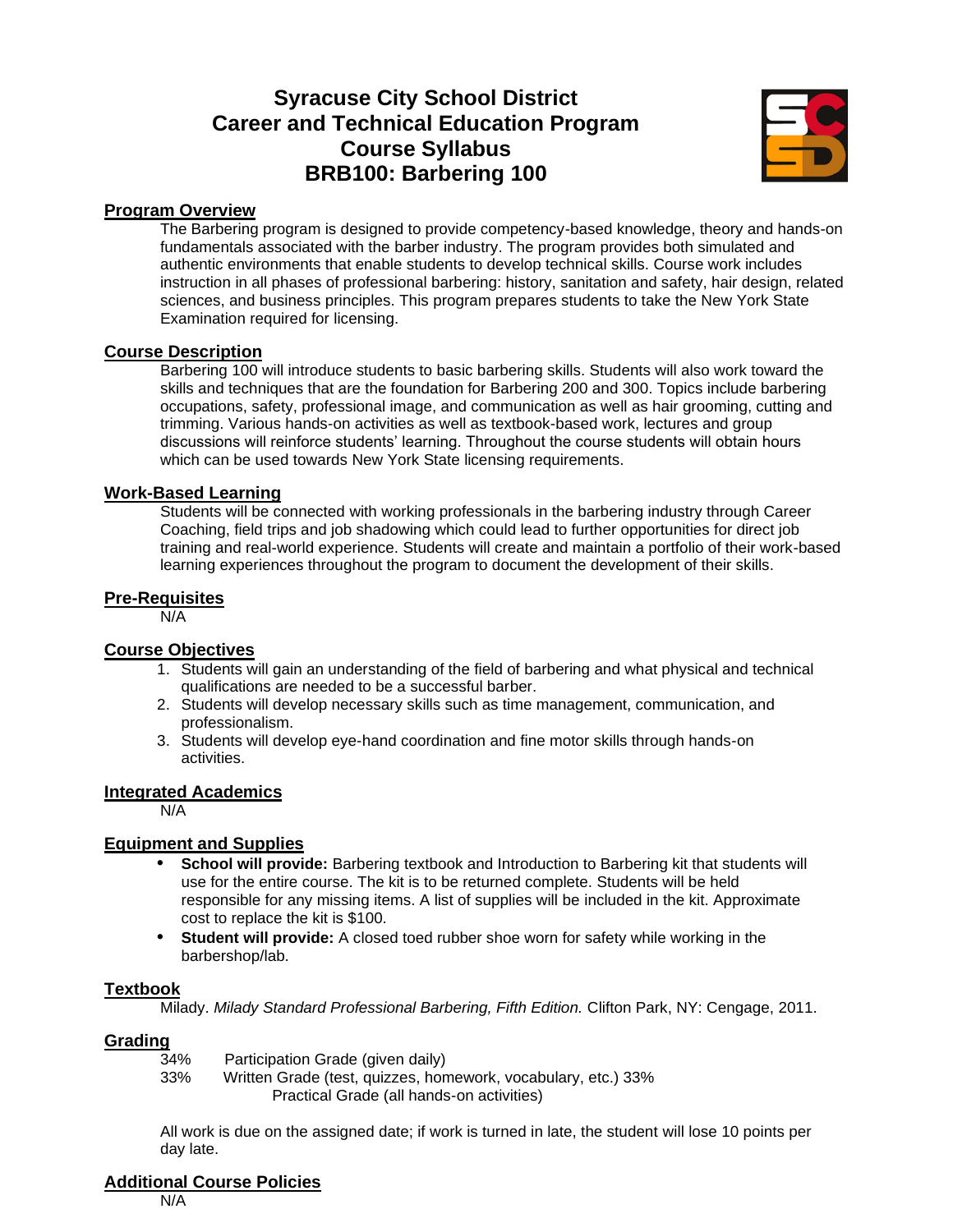# **Course Calendar**

| Quarter | <b>Units of Study</b>                                                                                                            |
|---------|----------------------------------------------------------------------------------------------------------------------------------|
|         | Introduction and School Policy<br>$\bullet$<br><b>History of Barbering</b><br>Personal and Professional Success and Goal-Setting |
| 2       | Personal and Professional Success and Goal-Setting (cont.)<br><b>Communicating for Success</b><br>Professional Image             |
| 3       | Professional Image (cont.)<br>٠<br>Safety and Sanitation<br><b>Tools and Equipment</b><br>٠                                      |
| 4       | Men's Haircutting and Styling: Basic Haircut, Blending/Fading,<br>٠<br>Shampoo and Conditioning<br><b>Review and Final Exam</b>  |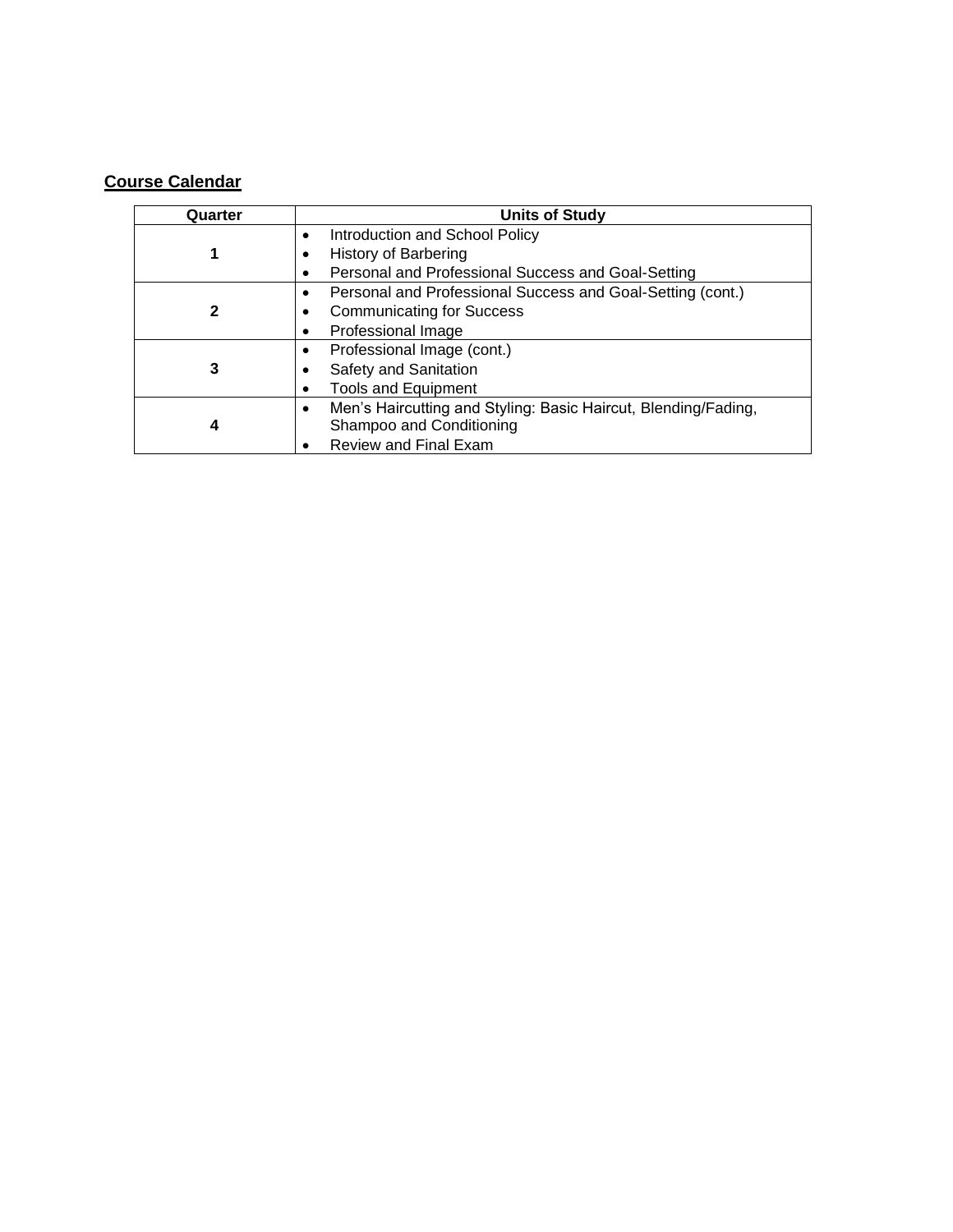# **Syracuse City School District Career and Technical Education Program Scope and Sequence BRB100: Barbering 100**



| <b>Time Frame</b><br><b>Unit of Study</b>                       | <b>Key Questions</b>                                                                                                 | <b>Key Learning Targets</b><br>(Students will know and be able to)                                                                        | <b>Assessment</b><br><b>Evidence of Learning</b>                                                                                     | <b>CCTC Standards</b>                                                               | <b>NYS Standards</b>                                                    |
|-----------------------------------------------------------------|----------------------------------------------------------------------------------------------------------------------|-------------------------------------------------------------------------------------------------------------------------------------------|--------------------------------------------------------------------------------------------------------------------------------------|-------------------------------------------------------------------------------------|-------------------------------------------------------------------------|
| Weeks 1-3<br>Introduction and<br><b>School Policy</b>           | • What is the importance of<br>learning style?<br>• What methods can<br>enhance understanding of<br>new information? | • Identify personal learning style.<br>• Identify ways to develop effective study<br>habits.<br>• Explain personal goals for this course. | • Worksheet on learning<br>styles<br>• Written summary of<br>personal learning style<br>and how it affects                           | <b>Career Ready Practices</b><br>CRP 1,2,4,10<br><b>Cluster Standards</b><br>HU 1,5 | <b>ELA</b><br>9-10R 4<br>9-10W 1,3,4,5<br>9-10SL 1,2,3,4<br>9-10L 1,2,4 |
|                                                                 | • Why will the choice of this<br>class help students reach<br>their goals?                                           |                                                                                                                                           | achievement<br>• Personal statement of<br>goals for the course                                                                       | <b>Pathway Standards</b><br><b>HU-PC 6,7</b>                                        | Literacy<br>9-10RST 1,2<br>9-10WHST 1,2,7                               |
| Weeks 4-7<br><b>History of Barbering</b>                        | • What was the origin of<br>barbering?<br>• How has the barbering                                                    | • Describe the origin and development of<br>barbering.<br>• Identify organizations responsible for                                        | • Reflection paper on the<br>history of barbering<br>$\bullet$ Quiz                                                                  | <b>Career Ready Practice</b><br>CRP 1,2,4,7                                         | <b>ELA</b><br>9-10R 1, 2, 3, 4, 6<br>9-10W 2,4,5,6,8,9                  |
|                                                                 | industry developed?                                                                                                  | developing the barbering profession.                                                                                                      |                                                                                                                                      | <b>Cluster Standards</b><br>HU <sub>2</sub>                                         | 9-10SL 9-10.1, 2, 4, 5<br>9-10L 9-10.1, 2, 3, 4, 6                      |
|                                                                 |                                                                                                                      |                                                                                                                                           |                                                                                                                                      | <b>Pathway Standards</b><br><b>HU-PC 5,6</b>                                        | Literacy<br>9-10RST 1,2,9<br>9-10WHST 1,2,7                             |
| Weeks 8-12                                                      | • What contributes to<br>personal and professional                                                                   | • List principles that contribute to personal<br>and professional success.                                                                | • Chart of the attributes of<br>personal and professional                                                                            | <b>Career Ready Practice</b><br>CRP 1,2,3,4,10                                      | <b>ELA</b><br>9-10R 2,3,4<br>9-10W 2,4,5                                |
| <b>Personal and</b><br>Professional<br><b>Success and Goal-</b> | success?<br>• What is goal setting?<br>• How do personality and                                                      | • Describe characteristics of a healthy,<br>positive attitude.<br>• Explain the difference between short-                                 | success<br>• Worksheet on goal<br>setting                                                                                            | <b>Cluster Standards</b><br>HU 1,5,6                                                | 9-10SL 9-10.1,4<br>9-10L 9-10.1,2,4,6                                   |
| Setting                                                         | attitude affect goals?                                                                                               | and long-term goals.                                                                                                                      | • Poster of short- and long-<br>term goals<br>$\bullet$ Quiz                                                                         | <b>Pathway Standards</b><br>HU-PC 5,6,7                                             | Literacy<br>9-10RST 1,2,7<br>9-10WHST 1,2,7                             |
| <b>Weeks 13-15</b>                                              | • What is the golden rule?<br>• What is client consultation?                                                         | • Explain effective communication.<br>• Conduct a client consultation.                                                                    | • Self-evaluation of<br>communication strengths                                                                                      | <b>Career Ready Practice</b><br>CRP 1,2,4,8                                         | <b>ELA</b><br>9-10R 2,3,4                                               |
| <b>Communicating for</b><br><b>Success</b>                      | • What is the importance of<br>communication in the<br>barbershop?                                                   | • Explain possible ways to deal with<br>unhappy clients.                                                                                  | and weaknesses<br>• Role play of various shop<br>scenarios                                                                           | <b>Cluster Standards</b><br>HU 1,3,6                                                | 9-10W 2,4,5<br>9-10SL 9-10.1,4<br>9-10L 9-10.1, 2, 4, 6                 |
|                                                                 |                                                                                                                      |                                                                                                                                           | $\bullet$ Quiz                                                                                                                       | <b>Pathway Standards</b><br><b>HU-PC 5,6,7</b>                                      | Literacy<br>9-10RST 1,2,7<br>9-10WHST 1,2,7                             |
| <b>Weeks 16-22</b>                                              | • What influences<br>professional image?                                                                             | • Define and explain professional image.<br>• Explain the factors that influence                                                          | • Written summary of tips<br>for effective time                                                                                      | <b>Career Ready Practice</b><br>CRP 1,2,4,12                                        | <b>ELA</b><br>9-10R 2,3,4<br>9-10W 2,4,5                                |
| <b>Professional Image</b>                                       | • Why is time management<br>important?<br>• What is the importance of                                                | professional image.                                                                                                                       | management and<br>guidelines for student<br>success                                                                                  | <b>Cluster Standards</b><br>HU 1,3,4                                                | 9-10SL 9-10.1,4<br>9-10L 9-10.1,2,4,6                                   |
|                                                                 | motivation and self-<br>management?                                                                                  |                                                                                                                                           | • Group summary of<br>motivation and self-<br>management skills<br>$\bullet$ Quiz<br>• Unit test on topics from<br><b>Weeks 8-22</b> | <b>Pathway Standards</b><br>HU-PC 5,6,7                                             | Literacy<br>9-10RST 1,2,4<br>9-10WHST 1,2,7                             |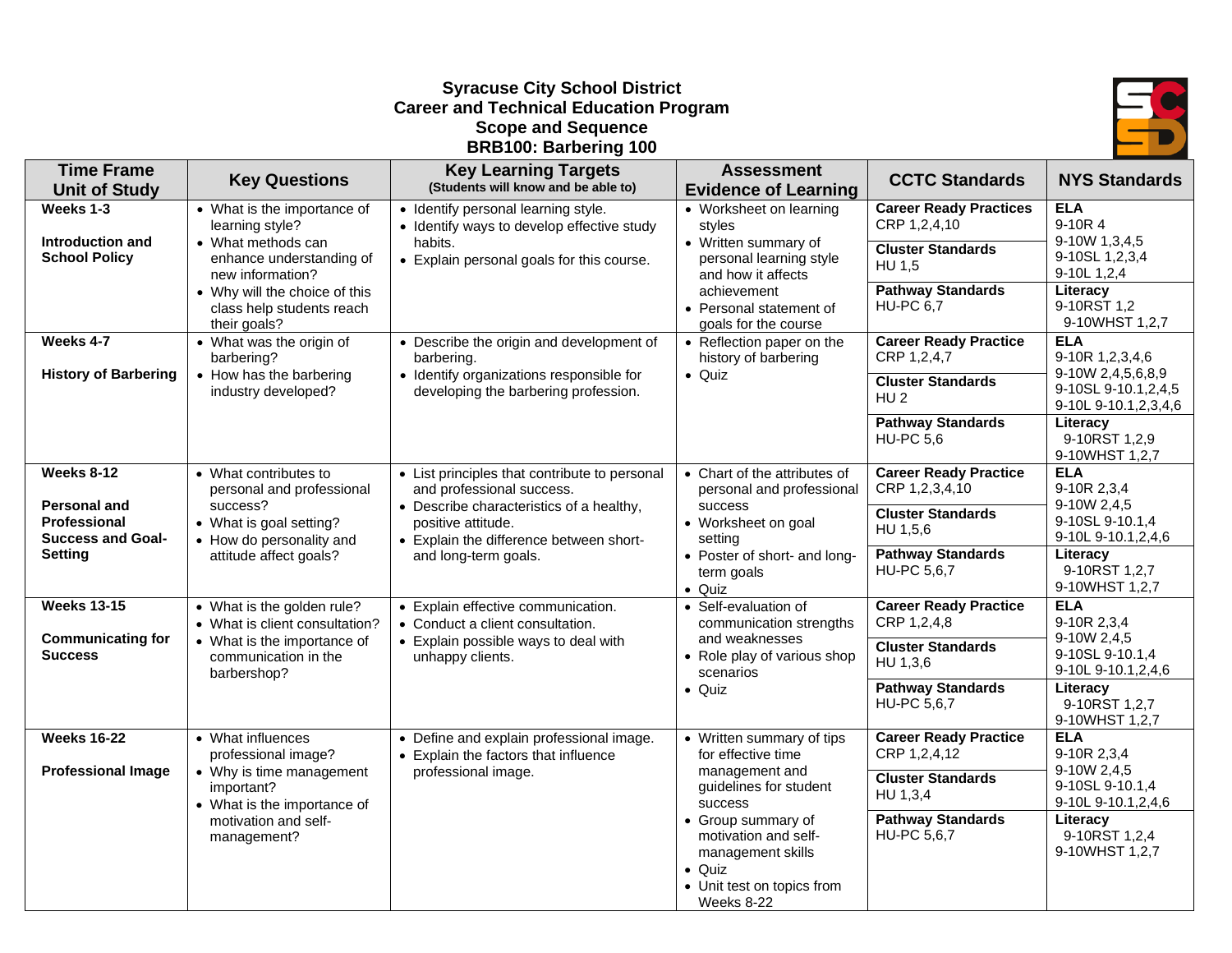| <b>Time Frame</b><br><b>Unit of Study</b>                   | <b>Key Questions</b>                                                                                                                                                                           | <b>Key Learning Targets</b><br>(Students will know and be able to)                                                                                                                                                                                                                                                                       | <b>Assessment</b><br><b>Evidence of Learning</b>                                                                                                                    | <b>CCTC Standards</b>                         | <b>NYS Standards</b>                                    |
|-------------------------------------------------------------|------------------------------------------------------------------------------------------------------------------------------------------------------------------------------------------------|------------------------------------------------------------------------------------------------------------------------------------------------------------------------------------------------------------------------------------------------------------------------------------------------------------------------------------------|---------------------------------------------------------------------------------------------------------------------------------------------------------------------|-----------------------------------------------|---------------------------------------------------------|
| <b>Weeks 23-26</b><br>Safety and                            | • What does New York State<br>require barbers to know?<br>• Why is sanitation important                                                                                                        | • Identify New York State regulations that<br>apply to the barbering field.<br>• Explain ways infectious materials can be                                                                                                                                                                                                                | • Poster of New York State<br>regulations<br>• Worksheets on safety                                                                                                 | <b>Career Ready Practice</b><br>CRP 1,2,3,4,8 | <b>ELA</b><br>9-10R 2,3,4<br>9-10W 2,3,4,5              |
| <b>Sanitation</b>                                           | in the barbershop?<br>• How is a safe environment                                                                                                                                              | transmitted in the barber shop.<br>• Identify potential safety hazards and                                                                                                                                                                                                                                                               | and sanitation<br>$\bullet$ Quiz                                                                                                                                    | <b>Cluster Standards</b><br>HU 1.3.4          | 9-10SL 9-10.1,2,4<br>9-10L 9-10.1, 2, 3, 6              |
|                                                             | maintained for both barbers<br>and clients?                                                                                                                                                    | describe safe work practices in the<br>barbershop.<br>• Explain safety and sanitation procedures<br>and how they relate to the barbershop<br>culture.                                                                                                                                                                                    |                                                                                                                                                                     | <b>Pathway Standards</b><br>HU-PC 1,4,5       | Literacy<br>9-10RST 1,2,7<br>9-10WHST 1,2,7             |
| <b>Weeks 27-29</b>                                          | • What are the principal tools<br>that are used in barbering?                                                                                                                                  | • Identify the principal tools and<br>implements used in barbering.                                                                                                                                                                                                                                                                      | • Diagrams of implements<br>• Observation of correct                                                                                                                | <b>Career Ready Practice</b><br>CRP 1,2,4,8   | <b>ELA</b><br>9-10R 2,3,4                               |
| <b>Tools and</b><br><b>Equipment</b>                        | • What are the correct<br>techniques for holding<br>barbering tools and                                                                                                                        | • Identify the parts of shears, clippers, and<br>razors.<br>• Demonstrate the correct techniques for                                                                                                                                                                                                                                     | techniques for holding<br>implements<br>· Quiz                                                                                                                      | <b>Cluster Standards</b><br>HU 1.3            | 9-10W 2,4,5<br>9-10SL 9-10.1,4<br>9-10L 9-10.1, 2, 4, 6 |
|                                                             | implements?                                                                                                                                                                                    | holding combs, shears, clippers, and<br>razors.                                                                                                                                                                                                                                                                                          |                                                                                                                                                                     | <b>Pathway Standards</b><br><b>HU-PC 4,7</b>  | Literacy<br>9-10RST 1,2,7<br>9-10WHST 1,2,7             |
| <b>Weeks 30-37</b>                                          | • Why is cutting men's hair<br>considered an art?                                                                                                                                              | • Explain the art of men's haircutting and<br>styling.                                                                                                                                                                                                                                                                                   | • Worksheets on styling<br>• Poster of facial shapes                                                                                                                | <b>Career Ready Practice</b><br>CRP 1,2,4,6,8 | <b>ELA</b><br>9-10R 2,3,4                               |
| <b>Men's Haircutting</b><br>and Styling:<br>• Basic Haircut | • How does the shape of the<br>face dictate the hair cut?<br>• What are the techniques for                                                                                                     | • Identify different facial shapes and<br>features.<br>• Define fundamental terms used in                                                                                                                                                                                                                                                | • Vocabulary practice<br>• Written summary of<br>process of haircutting                                                                                             | <b>Cluster Standards</b><br>HU 1,3            | 9-10W 2,4,5<br>9-10SL 9-10.1,4<br>9-10L 9-10.1, 2, 4, 6 |
| • Blending/Fading<br>• Shampoo and<br>Conditioning          | cutting men's hair?<br>• What are the differences<br>between a basic haircut<br>and a blend/fade haircut?<br>• What are the proper<br>techniques for shampoo<br>and scalp massage<br>services? | haircutting.<br>• Demonstrate various hair cutting<br>techniques.<br>• Explain safety precautions used in<br>haircutting and styling.<br>• Explain the difference between a basic<br>cut and a blend/fade cut.<br>• Explain and demonstrate shampoo<br>service.<br>• Explain and demonstrate scalp massage<br>techniques and treatments. | • Worksheet on cutting,<br>blending, and fading<br>• Poster of various haircuts<br>with labels<br>• Demonstration of<br>shampoo and massage<br>techniques<br>• Quiz | <b>Pathway Standards</b><br>HU-PC 1,2,4,7     | Literacy<br>9-10RST 1,2,3,4<br>9-10WHST 1,2,7           |
| <b>Weeks 37-40</b>                                          | • What are the key concepts<br>and skills to know for the                                                                                                                                      | • Describe the history of barbering.<br>• Identify the difference between a non-                                                                                                                                                                                                                                                         | • Final Exam                                                                                                                                                        | <b>Career Ready Practice</b><br>CRP 1,2,4,8   | <b>ELA</b><br>9-10R 2,3,4                               |
| <b>Review and Final</b><br>Exam                             | final exam?                                                                                                                                                                                    | professional and a professional<br>workplace.<br>• Describe what a safe and sanitized                                                                                                                                                                                                                                                    |                                                                                                                                                                     | <b>Cluster Standards</b><br>HU 1,3,4          | 9-10W 2,4,5<br>9-10SL 9-10.1,4<br>9-10L 9-10.1, 2, 4, 6 |
|                                                             |                                                                                                                                                                                                | workplace looks like.<br>• Identify basic supplies in the barbershop.<br>• Describe and demonstrate the basic<br>concepts of haircutting.                                                                                                                                                                                                |                                                                                                                                                                     | <b>Pathway Standards</b><br>HU-PC 1,4,5,6,7   | Literacy<br>9-10RST 1,2,3,4<br>9-10WHST 1,2,7           |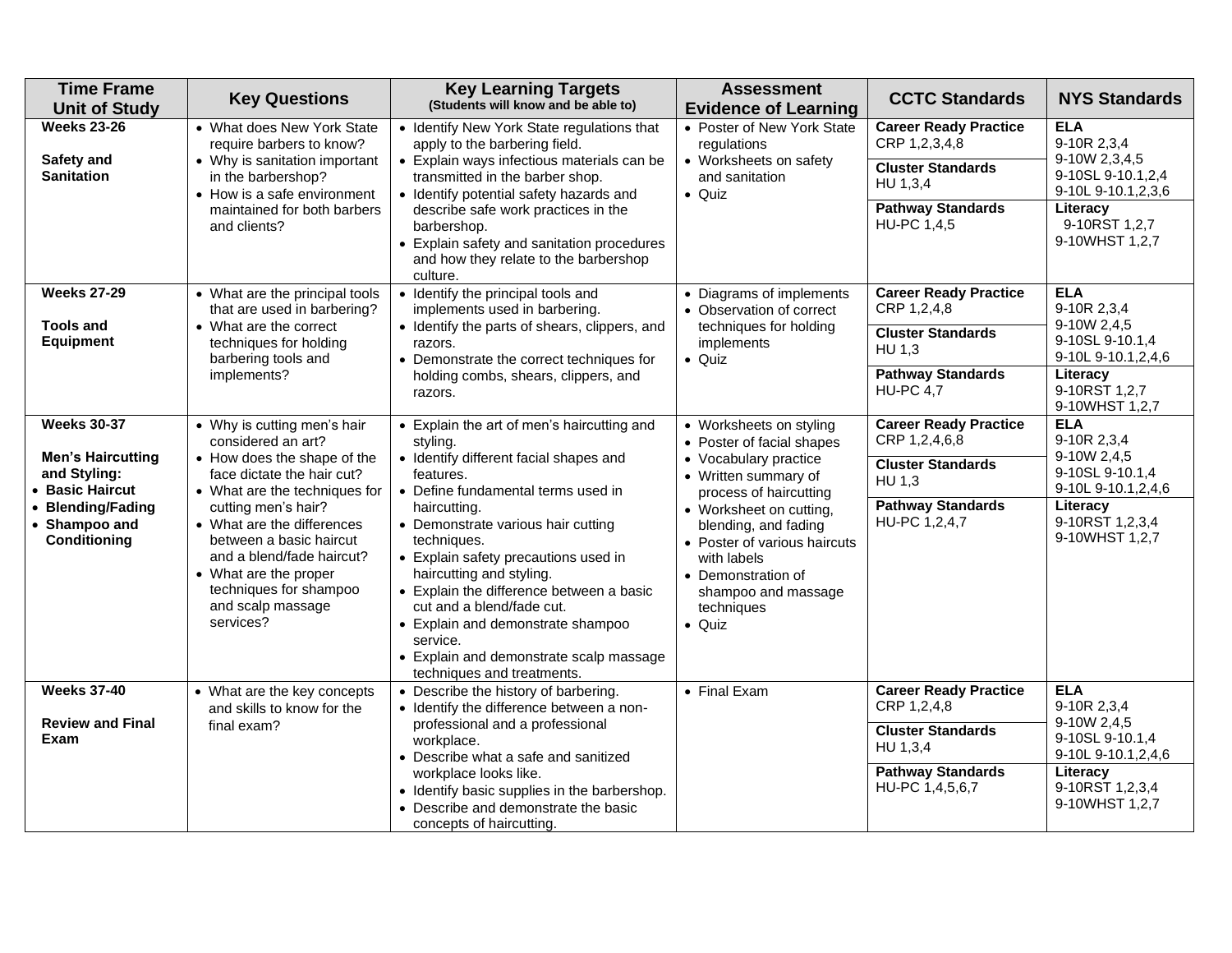# **Syracuse City School District Career and Technical Education Program Course Syllabus BRB200: Barbering 200**



# **Program Overview**

The Barbering program is designed to provide competency-based knowledge, theory and hands-on fundamentals associated with the barber industry. The program provides both simulated and authentic environments that enable students to develop technical skills. Course work includes instruction in all phases of professional barbering: history, sanitation and safety, hair design, related sciences, and business principles. This program prepares students to take the New York State Examination required for licensing.

# **Course Description**

Barbering 200 will continue to build on students' basic barbering skills from Barbering 100. Students will also work toward the skills and techniques that are the foundation for Barbering 300. Topics include shaving and facial hair design, men's facial massage and treatments, properties and disorders of the skin, hair and scalp, treatment of the hair, microbiology, anatomy and physiology and the business of barbering. Various hands-on activities as well as textbook-based work, lectures and group discussions will reinforce students' learning. Throughout the course students will obtain hours which can be used towards New York State licensing requirements.

#### **Work-Based Learning**

Students will be connected with working professionals in the barbering industry through Career Coaching, field trips and job shadowing which could lead to further opportunities for direct job training and real-world experience. Students will create and maintain a portfolio of their work-based learning experiences throughout the program to document the development of their skills.

# **Pre-Requisites**

BRB100: Barbering 100

# **Course Objectives**

- 4. Students will gain an understanding of the field of barbering and what physical and technical qualifications are needed to be a successful barber.
- 5. Students will develop necessary skills such as time management, communication and professionalism.
- 6. Students will develop eye-hand coordination and fine motor skills through hands on activities.

# **Integrated Academics**

N/A

# **Equipment and Supplies**

- **• School will provide:** Barbering textbook and Barbering 200 kit that students will use for the entire course. The kit is to be returned complete. Students will be held responsible for any missing items. A list of supplies will be included in the kit. Approximate cost to replace the kit is \$100.
- **• Student will provide:** A closed toed rubber shoe worn for safety while working in the barbershop/lab.

# **Textbook**

Milady. *Milady Standard Professional Barbering, Fifth Edition.* Clifton Park, NY: Cengage, 2011.

# Grading<br>34%

- Participation Grade (given daily)
- 33% Written Grade (test, quizzes, homework, vocabulary, etc.) 33% Practical Grade (all hands-on activities)

All work is due on the assigned date; if work is turned in late, the student will lose 10 points per day late.

# **Additional Course Policies**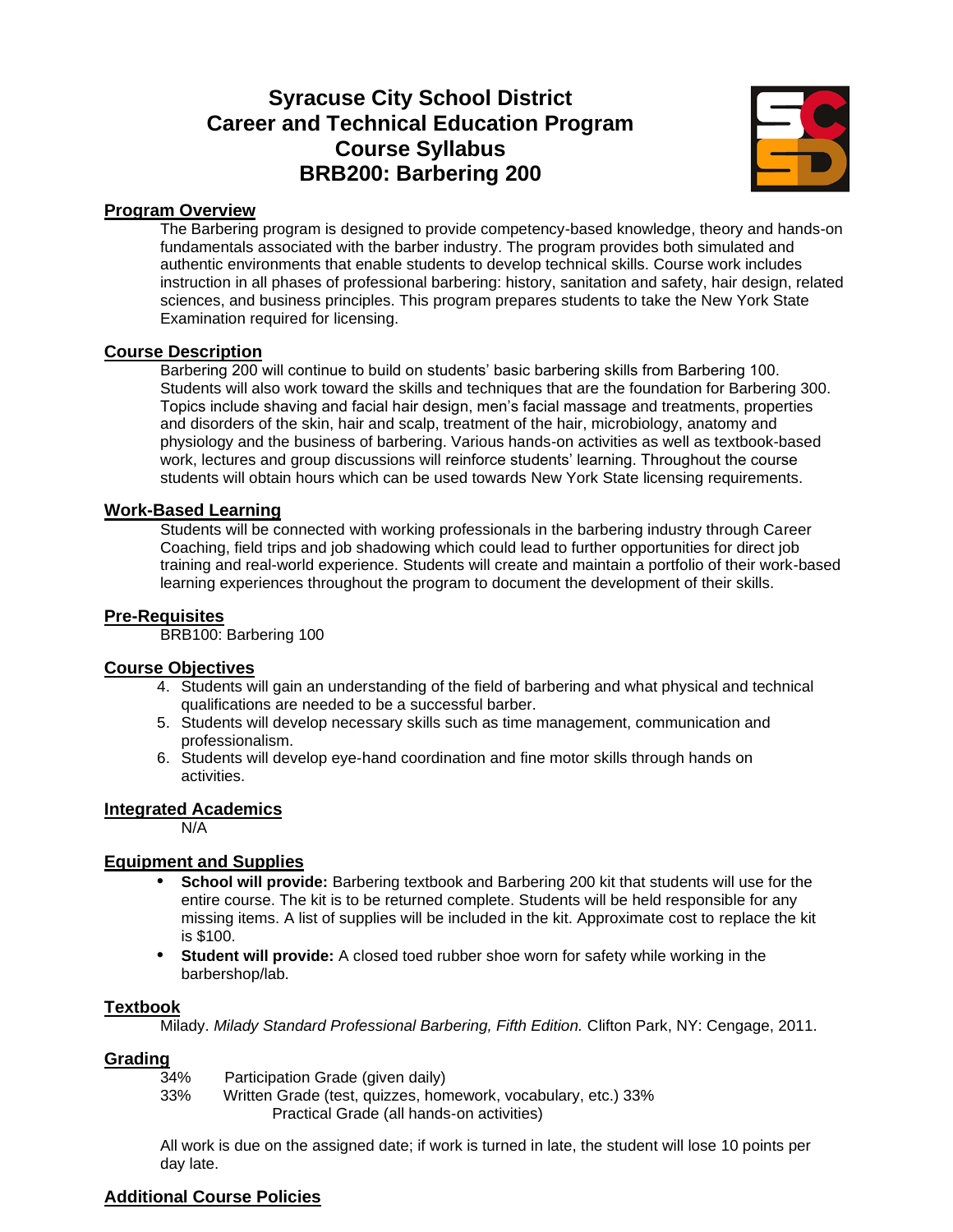# **Course Calendar**

| Quarter | <b>Units of Study</b>                                                                                                                                               |
|---------|---------------------------------------------------------------------------------------------------------------------------------------------------------------------|
|         | Introduction and School Policy<br>٠<br>Men's Haircutting and Styling: Basic Haircut, Blending/Fading,<br>Shampoo and Conditioning<br>Shaving and Facial Hair Design |
| 2       | Shaving and Facial Hair Design (cont.)<br>Men's Facial Massage and Treatments<br>Properties and Disorders of the Skin                                               |
| 3       | Properties and Disorders of the Hair and Scalp<br>٠<br>Treatment of the Hair and Scalp and Men's Hair Replacement                                                   |
| 4       | Microbiology<br>٠<br>Anatomy and Physiology<br>The Business of Barbering<br><b>Review and Final Exam</b>                                                            |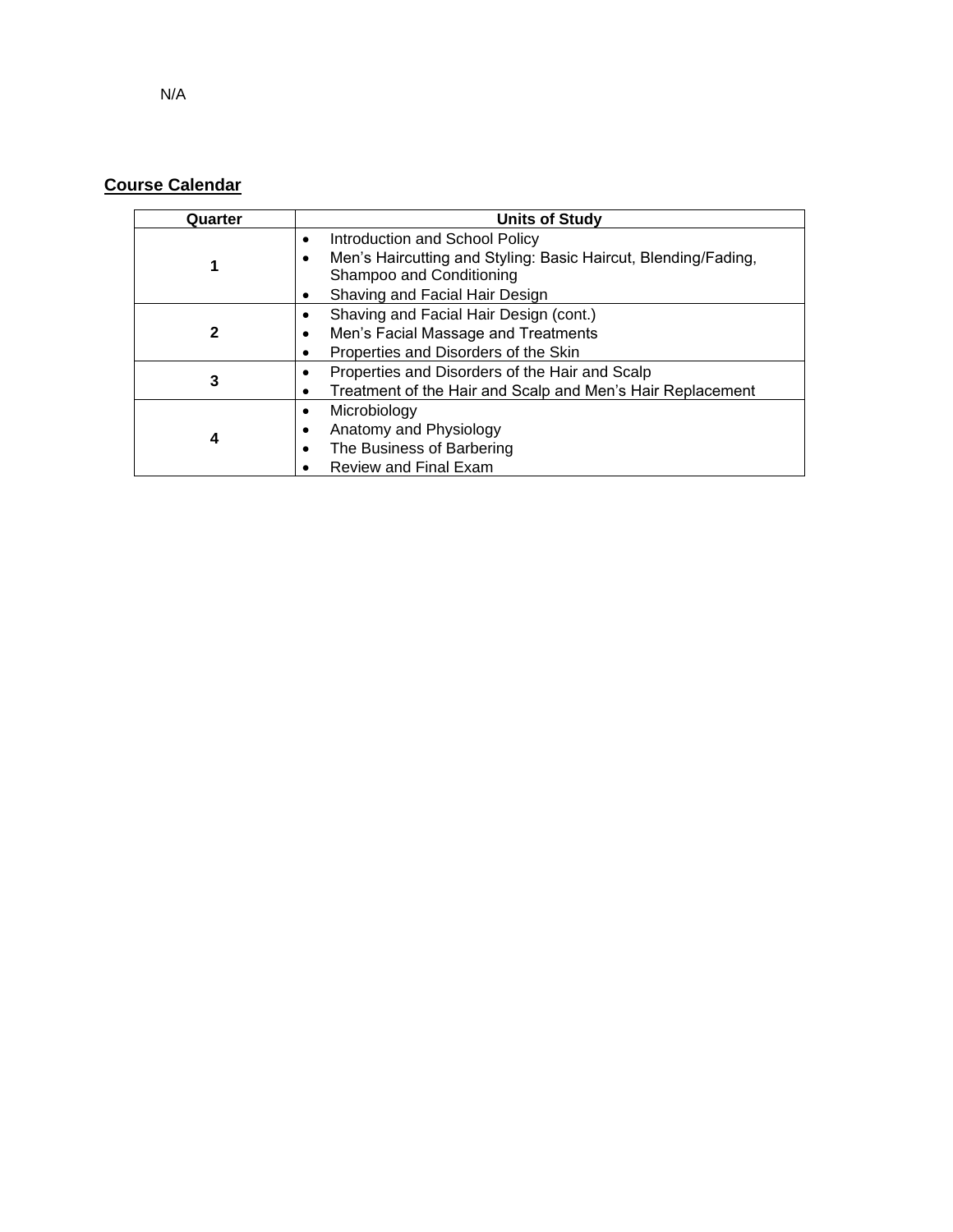# **Syracuse City School District Career and Technical Education Program Scope and Sequence BRB 200: Barbering 200**



| <b>Time Frame</b><br><b>Unit of Study</b>                                                                                      | <b>Key Questions</b>                                                                                                                                                                                                                                                                                                                                               | <b>Key Learning Targets</b><br>(Students will know and be able to)                                                                                                                                                                                                                                                                                                                                                                           | <b>Assessment</b><br><b>Evidence of Learning</b>                                                                                                                                                                                                                             | <b>CCTC Standards</b>                                                                                                                                     | <b>NYS Standards</b>                                                                                                         |
|--------------------------------------------------------------------------------------------------------------------------------|--------------------------------------------------------------------------------------------------------------------------------------------------------------------------------------------------------------------------------------------------------------------------------------------------------------------------------------------------------------------|----------------------------------------------------------------------------------------------------------------------------------------------------------------------------------------------------------------------------------------------------------------------------------------------------------------------------------------------------------------------------------------------------------------------------------------------|------------------------------------------------------------------------------------------------------------------------------------------------------------------------------------------------------------------------------------------------------------------------------|-----------------------------------------------------------------------------------------------------------------------------------------------------------|------------------------------------------------------------------------------------------------------------------------------|
| Weeks 1-3<br>Introduction and<br><b>School Policy</b>                                                                          | • What is the importance of<br>learning style?<br>• What methods can enhance<br>understanding of new<br>information?<br>• How will the choice of this<br>class help students reach<br>their goals?                                                                                                                                                                 | • Identify personal learning style.<br>• Identify ways to develop effective<br>study habits.<br>• Explain personal goals for this course.                                                                                                                                                                                                                                                                                                    | • Worksheet: Learning Styles<br>• Written Summary: Personal<br>Learning Style and How It<br>Affects Achievement<br>• Personal Statement: Goals<br>for the Course                                                                                                             | <b>Career Ready Practices</b><br>CRP 1,2,3,4,5,8,9,10,12<br><b>Cluster Standards</b><br>HU 1,2,3,4,5,6<br><b>Pathway Standards</b><br>HU-PC 1,2,3,4,5,6,7 | <b>ELA</b><br>9-10R 4<br>9-10W 1,3,4,5<br>9-10SL 12,3,4<br>9-10L 1,2,4<br>Literacy<br>9-10RST 2,4<br>9-10WHST 2,4            |
| Weeks 4-7<br><b>Men's Haircutting</b><br>and Styling:<br>• Basic Haircut<br>• Blending/Fading<br>• Shampoo and<br>Conditioning | • Why is cutting men's hair<br>considered an art?<br>• How does the shape of the<br>face dictate the hair cut?<br>• What are the techniques for<br>cutting men's hair?<br>• What are the differences<br>between a basic haircut and<br>a blend/fade haircut?<br>• What is the importance of<br>and proper techniques for<br>shampoo and scalp<br>massage services? | • Explain the art of men's haircutting<br>and styling.<br>• Identify facial shapes and features.<br>• Define fundamental terms used in<br>haircutting.<br>• Demonstrate various cutting<br>techniques.<br>• Explain safety precautions used in<br>haircutting and styling.<br>• Explain the difference between a basic<br>cut and a blend/fade cut.<br>• Explain a shampoo service.<br>• Explain scalp massage techniques<br>and treatments. | • Worksheets: Styling,<br>Cutting, Blending, and<br>Fading<br>• Poster: Facial Shapes,<br>Various Haircuts with<br>Labels<br>• Vocabulary Practice<br>• Written Summary: Process<br>of Haircutting<br>• Practical Assessment:<br>Shampoo and Massage<br>Techniques<br>• Quiz | <b>Career Ready Practice</b><br>CRP 1,2,3,4,5,6,7,8,11<br><b>Cluster Standards</b><br>HU 2,3,4<br><b>Pathway Standards</b><br>HU-PC 1,2,3,4,5,6,7         | <b>ELA</b><br>9-10R 2,3,4<br>9-10W 1,2,4,5<br>9-10SL 1,4<br>9-10L 1,2,4,6<br>Literacy<br>9-10RST 2,4,7<br>9-10WHST 2,5,6     |
| Weeks 8-12<br><b>Shaving and Facial</b><br><b>Hair Design</b>                                                                  | • What are the safety<br>precautions and sanitation<br>procedures associated with<br>straight razor shaving?<br>• What are the straight razor-<br>holding positions and cutting<br>strokes?<br>• What are the shaving areas<br>of the face?                                                                                                                        | • Describe the safety precautions and<br>sanitation procedures associated with<br>straight razor shaving.<br>• Identify the shaving areas of the face.<br>• Demonstrate a facial shave, neck<br>shave, and mustache and beard trim.                                                                                                                                                                                                          | • Worksheets<br>• Vocabulary Practice<br>• Practical Assessment:<br>Shaving<br>• Quiz                                                                                                                                                                                        | <b>Career Ready Practice</b><br>CRP 1,2,3,4,5,6,7,8,11<br><b>Cluster Standards</b><br><b>HU 3,4</b><br><b>Pathway Standards</b><br>HU-PC 1,2,4,6          | <b>ELA</b><br>9-10R 2,3,4,7<br>9-10W 2,4,8<br>9-10SL 3,5<br>9-10L 1,2,3,4<br>Literacy<br>9-10RST 2,4,7<br>9-10WHST 2,5,6     |
| <b>Weeks 13-17</b><br>Men's Facial<br><b>Massage and</b><br><b>Treatments</b>                                                  | • What are the benefits of<br>facial massage and<br>treatments?<br>• Where are the facial<br>muscles and nerves and<br>how are they stimulated?<br>• What is massage<br>manipulation?                                                                                                                                                                              | • Use facial treatment equipment.<br>• Identify products affiliated with facial<br>treatments.<br>• Identify different skin types and<br>appropriate facial treatments and<br>products.<br>• Explain massage manipulation.                                                                                                                                                                                                                   | • Worksheets<br>• Poster: Skin Types<br>• Practical Assessment:<br><b>Facial Treatment</b><br>• Unit Test: Units 1-4                                                                                                                                                         | <b>Career Ready Practice</b><br>CRP 1,2,3,4,5,7,8,9,11<br><b>Cluster Standards</b><br><b>HU 3.4</b><br><b>Pathway Standards</b><br>HU-PC 1,2,4,6          | <b>ELA</b><br>9-10R 2,3,4,7<br>9-10W 2,4,7,8<br>9-10SL 3.5<br>9-10L 1,2,3,4,6<br>Literacy<br>9-10RST 2,4,7<br>9-10WHST 2,5,6 |
| <b>Weeks 18-21</b><br><b>Properties and</b><br>Disorders of the<br><b>Skin</b>                                                 | • What is the structure of the<br>skin?<br>• What is the function of each<br>part of the skin?                                                                                                                                                                                                                                                                     | • Describe the parts of the skin and their<br>function.<br>• Recognize skin disorders and identify<br>possible treatments.                                                                                                                                                                                                                                                                                                                   | • Chart: Skin Structure and<br><b>Function</b><br>• Vocabulary Practice<br>· Quiz                                                                                                                                                                                            | <b>Career Ready Practice</b><br>CRP 1,2,3,4,7,8,9<br><b>Cluster Standards</b><br><b>HU 3,4</b>                                                            | <b>ELA</b><br>9-10R 2,3,4,7<br>9-10W 2,4,5,7,8<br>9-10SL 3,4,5<br>9-10L 1,2,3,4,6                                            |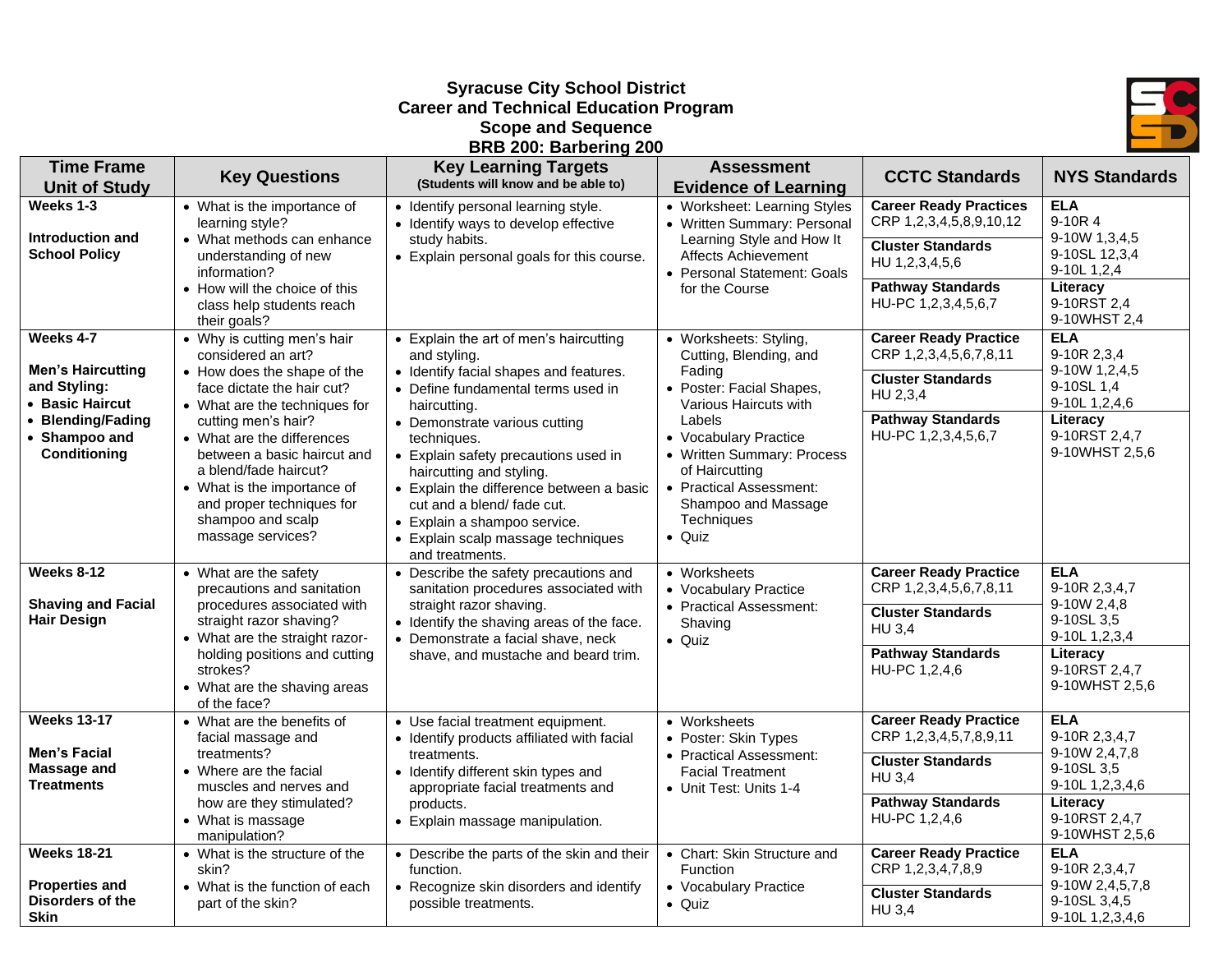| <b>Time Frame</b><br><b>Unit of Study</b>                          | <b>Key Questions</b>                                                                                  | <b>Key Learning Targets</b><br>(Students will know and be able to)                                                                              | <b>Assessment</b><br><b>Evidence of Learning</b>      | <b>CCTC Standards</b>                                    | <b>NYS Standards</b>                               |
|--------------------------------------------------------------------|-------------------------------------------------------------------------------------------------------|-------------------------------------------------------------------------------------------------------------------------------------------------|-------------------------------------------------------|----------------------------------------------------------|----------------------------------------------------|
|                                                                    | • What are the most common<br>skin disorders found in the<br>barbering field?                         |                                                                                                                                                 |                                                       | <b>Pathway Standards</b><br>HU-PC 1,2,4,6                | Literacy<br>9-10RST 2,4,7<br>9-10WHST 2,5,6        |
| <b>Weeks 22-25</b>                                                 | • What are the structures of<br>the hair root?                                                        | • Describe the growth cycle of the hair.<br>• List the characteristics of hair                                                                  | • Research Paper: Disorders<br>of The Skin, Hair, And | <b>Career Ready Practice</b><br>CRP 1,2,3,4,5,7,8,9      | <b>ELA</b><br>9-10R 2,3,4,7                        |
| <b>Properties and</b><br>Disorders of the<br><b>Hair and Scalp</b> | • What are the layers of the<br>hair shaft?<br>• What is hair protein?                                | important to hair analysis.<br>• Identify different types of hair loss and<br>treatments.                                                       | Scalp<br>$\bullet$ Quiz                               | <b>Cluster Standards</b><br><b>HU 3.4</b>                | 9-10W 2,4,5,7,8<br>9-10SL 3,4,5<br>9-10L 1,2,3,4,6 |
|                                                                    |                                                                                                       |                                                                                                                                                 |                                                       | <b>Pathway Standards</b><br>HU-PC 1,2,4,6                | Literacy<br>9-10RST 2,4,7<br>9-10WHST 2,5,6        |
| <b>Weeks 26-29</b><br><b>Treatment of the</b>                      | • What do men purchase a<br>hair replacement system?                                                  | • List supplies needed to execute a<br>service hair replacement.                                                                                | • Presentation: Research<br>Paper                     | <b>Career Ready Practice</b><br>CRP 1,2,3,4,5,6,7,8,9,11 | <b>ELA</b><br>9-10R 2,3,4,7                        |
| Hair and Scalp and<br>Men's Hair                                   | • What supplies are needed to<br>execute a service hair<br>replacement?                               | • Demonstrate how to measure a client<br>for a hair replacement.<br>• Create a hair replacement template.                                       | • Unit Test: Units 5-7                                | <b>Cluster Standards</b><br>HU 3,4,5,6                   | 9-10W 2,4,5,8<br>9-10SL 3,4,5<br>9-10L 1,2,3,4,6   |
| Replacement                                                        | • What are alternative hair<br>replacement methods?                                                   | • Apply and remove a hair system.<br>• Clean and service a hair replacement<br>system.                                                          |                                                       | <b>Pathway Standards</b><br>HU-PC 1,2,4,6                | Literacy<br>9-10RST 2,4,7<br>9-10WHST 2,5,6        |
| <b>Weeks 30-33</b>                                                 | • What are common bacteria<br>affiliated with barbering?                                              | • Identify bacteria associated with<br>barbering.                                                                                               | • Worksheet<br>• Vocabulary Practice                  | <b>Career Ready Practice</b><br>CRP 1,2,3,4,5,7,8,9      | <b>ELA</b><br>9-10R 2,3,4,7                        |
| Microbiology<br>Anatomy and                                        | • What are the classifications<br>of pathogenic bacteria?<br>• What causes bacteria to                | • Define immunity and identify related<br>terms.<br>• Recognize the differences between                                                         | • Poster: Classifications of<br><b>Bacteria</b>       | <b>Cluster Standards</b><br><b>HU 3.4</b>                | 9-10W 2,4,5,8<br>9-10SL 3,4,5<br>9-10L 1,2,3,4,6   |
| <b>Physiology</b>                                                  | grow and reproduce?<br>• How do the structures of the<br>skull, face and neck relate to<br>barbering? | bacterial and viral infections.<br>• Identify important nerves and muscles<br>of the head, face, and neck that relate<br>to barbering services. | • Unit Test: Unit 8                                   | <b>Pathway Standards</b><br>HU-PC 1,2,4,6                | Literacy<br>9-10RST 2,4,7<br>9-10WHST 2,5,6        |
| <b>Weeks 34-37</b><br>The Business of                              | • What are the laws, rules,<br>and regulations in New York                                            | • Identify the primary purpose the New<br>York State rules and regulations about                                                                | • Presentation: Business<br>Plans                     | <b>Career Ready Practice</b><br>CRP 1,2,3,4,5,6,7,8,9,11 | <b>ELA</b><br>9-10R 2,3,4,7                        |
| <b>Barbering</b>                                                   | State?<br>• What is the purpose of a<br>business plan?                                                | barbering.<br>• Describe the information that makes<br>up a successful business plan.                                                           |                                                       | <b>Cluster Standards</b><br>HU 1,2,3,4,5,6,7             | 9-10W 4,5,8<br>9-10SL 3,4,5<br>9-10L 1,2,3,4,6     |
|                                                                    |                                                                                                       | • Create a basic business plan.                                                                                                                 |                                                       | <b>Pathway Standards</b><br>HU-PC 1,2,3,4,5,6,7          | Literacy<br>9-10RST 2,3,4,7<br>9-10WHST 2,4,5,8    |
| <b>Weeks 37-40</b>                                                 | • What are the key concepts<br>and skills to know for the                                             | • Demonstrate the knowledge and skills<br>learned throughout the year.                                                                          | • Written Final Exam<br>• Practical Final Exam        | <b>Career Ready Practice</b><br><b>CRP 1-11</b>          | <b>ELA</b><br>9-10R 2,3,4                          |
| <b>Review and Final</b><br>Exam                                    | final exam?                                                                                           | • Describe and demonstrate the skills<br>needed to pass the practical portion of<br>the New York State Licensing                                |                                                       | <b>Cluster Standards</b><br>HU 1,2,3,4,5,6,7             | 9-10W 2,4,5<br>9-10SL 1,4<br>9-10L 1,2,4,6         |
|                                                                    |                                                                                                       | Examination.                                                                                                                                    |                                                       | <b>Pathway Standards</b><br>HU-PC 1,2,3,4,5,6,7          | Literacy<br>9-10RST 2,4,7<br>9-10WHST 2,5,6        |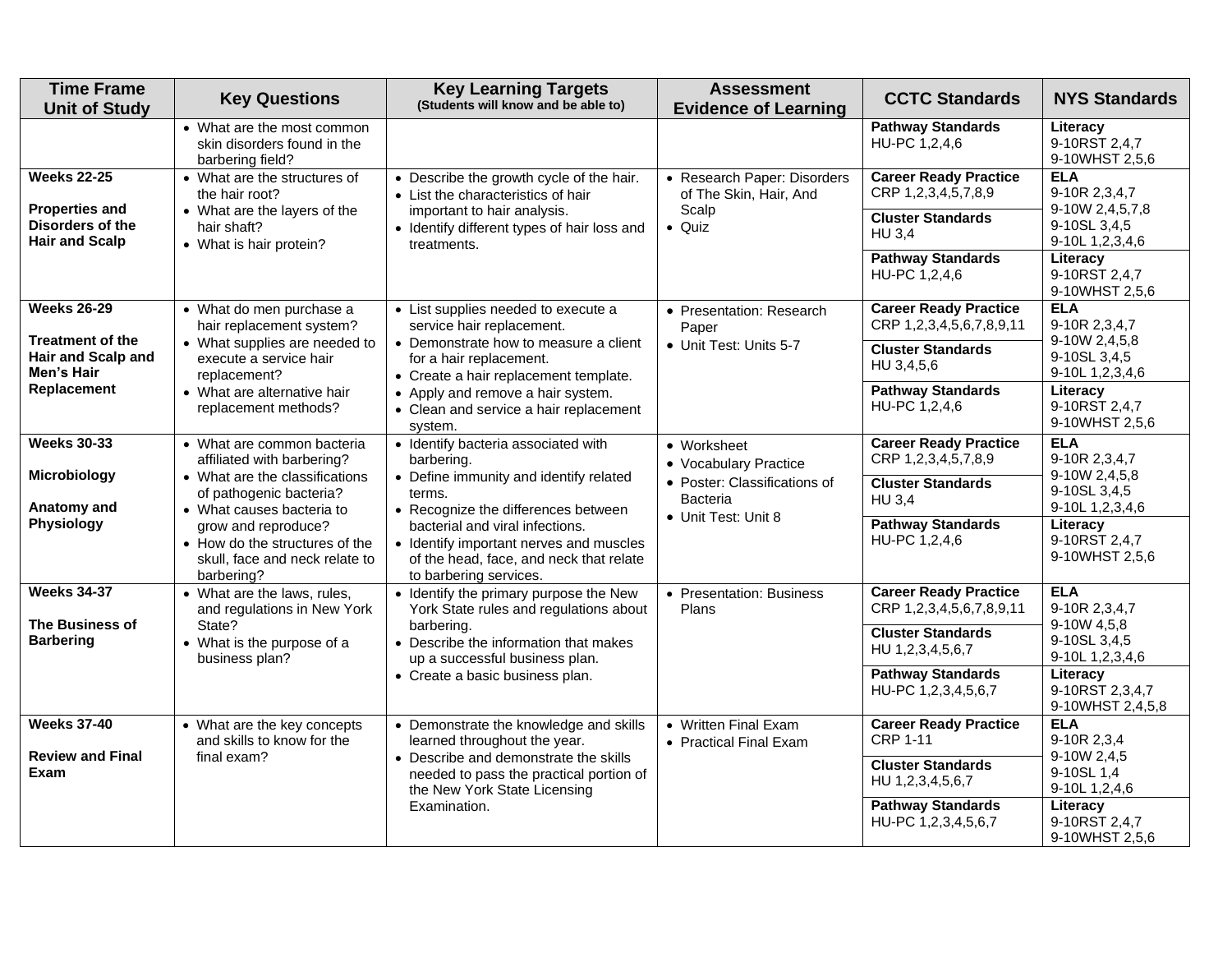# **Syracuse City School District Career and Technical Education Program Course Syllabus BRB300: Barbering 300**



# **Program Overview**

The Barbering program is designed to provide competency-based knowledge, theory and hands-on fundamentals associated with the barber industry. The program provides both simulated and authentic environments that enable students to develop technical skills. Course work includes instruction in all phases of professional barbering: history, sanitation and safety, hair design, related sciences, and business principles. This program prepares students to take the New York State Examination required for licensing.

# **Course Description**

Barbering 300 will continue to build on students' barbering skills from Barbering 100 and 200. Students will work to build the knowledge and skills which will prepare them for their New York State Licensing Examination at the end of Level 400 and ultimately get them ready for industry employment. Topics include Men's Haircutting and Styling, face shaving and facial hair design, facial massage and treatment, the business of barbering, and barbershop management. Students will also begin to prepare for their internship placements in Level 400. Various hands-on activities as well as textbook-based work, lectures and group discussions will reinforce students' learning. Throughout the course students will obtain hours which can be used towards New York State licensing requirements.

# **Work-Based Learning**

Students will be connected with working professionals in the barbering industry through Career Coaching, field trips and job shadowing which could lead to further opportunities for direct job training and real-world experience. Students will create and maintain a portfolio of their work-based learning experiences throughout the program to document the development of their skills.

# **Pre-Requisites**

BRB100: Barbering 100 and BRB200: Barbering 200

# **Course Objectives**

- 7. Students will gain an understanding of the field of barbering and what physical and technical qualifications are needed to be a successful barber.
- 8. Students will develop necessary skills such as time management, communication, and professionalism.
- 9. Students will develop eye-hand coordination and fine motor skills through hands-on activities.

# **Integrated Academics**

N/A

# **Equipment and Supplies**

- **• School will provide:** Barbering textbook and Barbering 300 kit that students will use for the entire course. The kit is to be returned complete. Students will be held responsible for any missing items. A list of supplies will be included in the kit. Approximate cost to replace the kit is \$100.
- **• Student will provide:** A closed toed rubber shoe worn for safety while working in the barbershop/lab

# **Textbook**

Milady. *Milady Standard Professional Barbering, Fifth Edition.* Clifton Park, NY: Cengage, 2011.

# **Grading**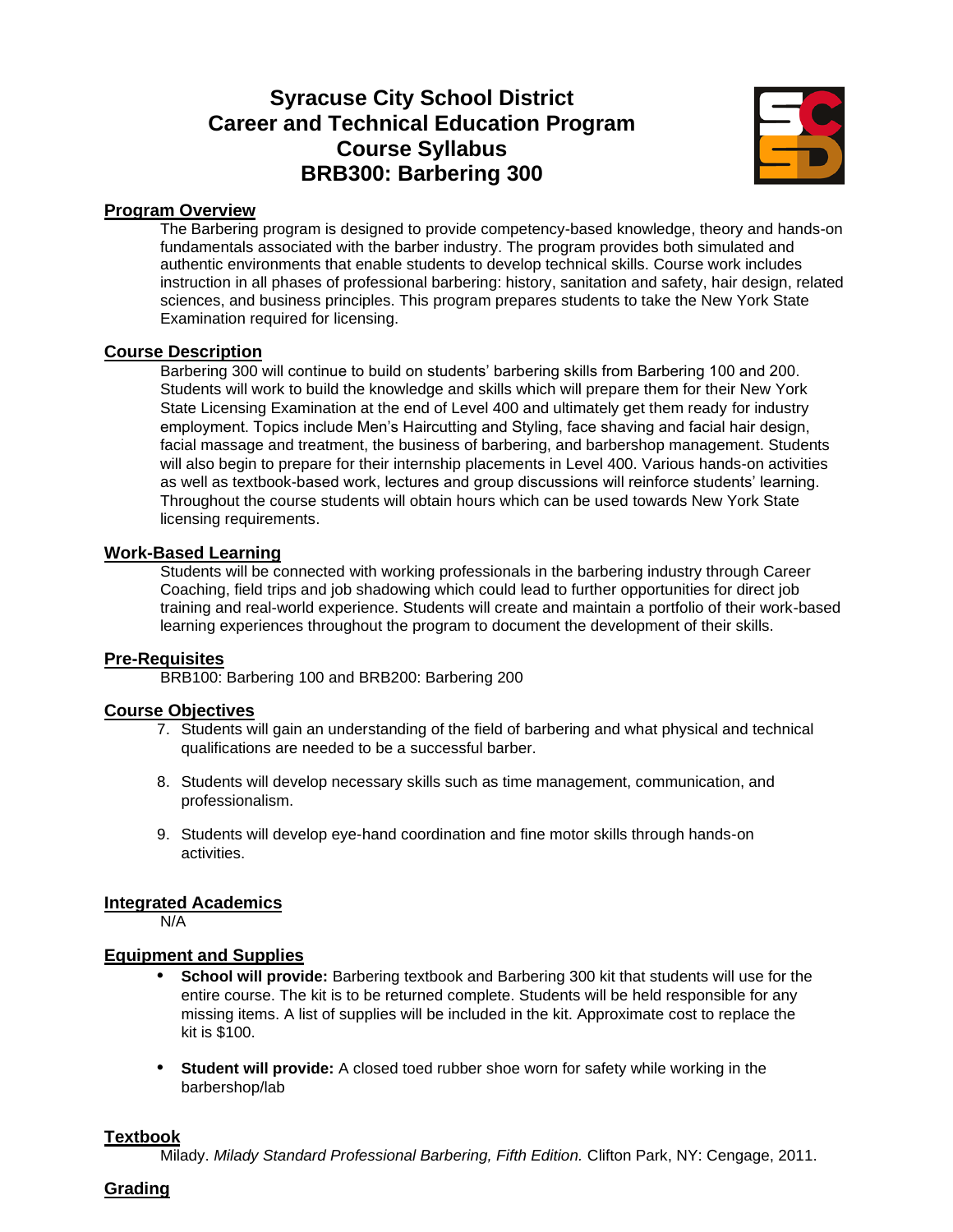- 34% Participation Grade (given daily)<br>33% Written Grade (test, quizzes, hon
- Written Grade (test, quizzes, homework, vocabulary, etc.) 33% Practical Grade (all hands-on activities)

All work is due on the assigned date; if work is turned in late, the student will lose 10 points per day late.

# **Additional Course Policies**

N/A

# **Course Calendar**

| Quarter | <b>Units of Study</b>                                                                         |
|---------|-----------------------------------------------------------------------------------------------|
|         | Introduction and School Policy<br>٠                                                           |
|         | Men's Haircutting and Styling: Haircutting, Blending/Fading,<br>٠<br>Shampoo and Conditioning |
|         | Shaving and Facial Hair Design                                                                |
|         | Shaving and Facial Hair Design (cont.)<br>٠                                                   |
| 2       | Men's Facial Massage and Treatments<br>٠                                                      |
|         | The Business of Barbering                                                                     |
| 3       | The Business of Barbering (cont.)                                                             |
|         | <b>Barbershop Management</b>                                                                  |
|         | Preparation for Internships                                                                   |
| 4       | <b>Review and Final Exam</b>                                                                  |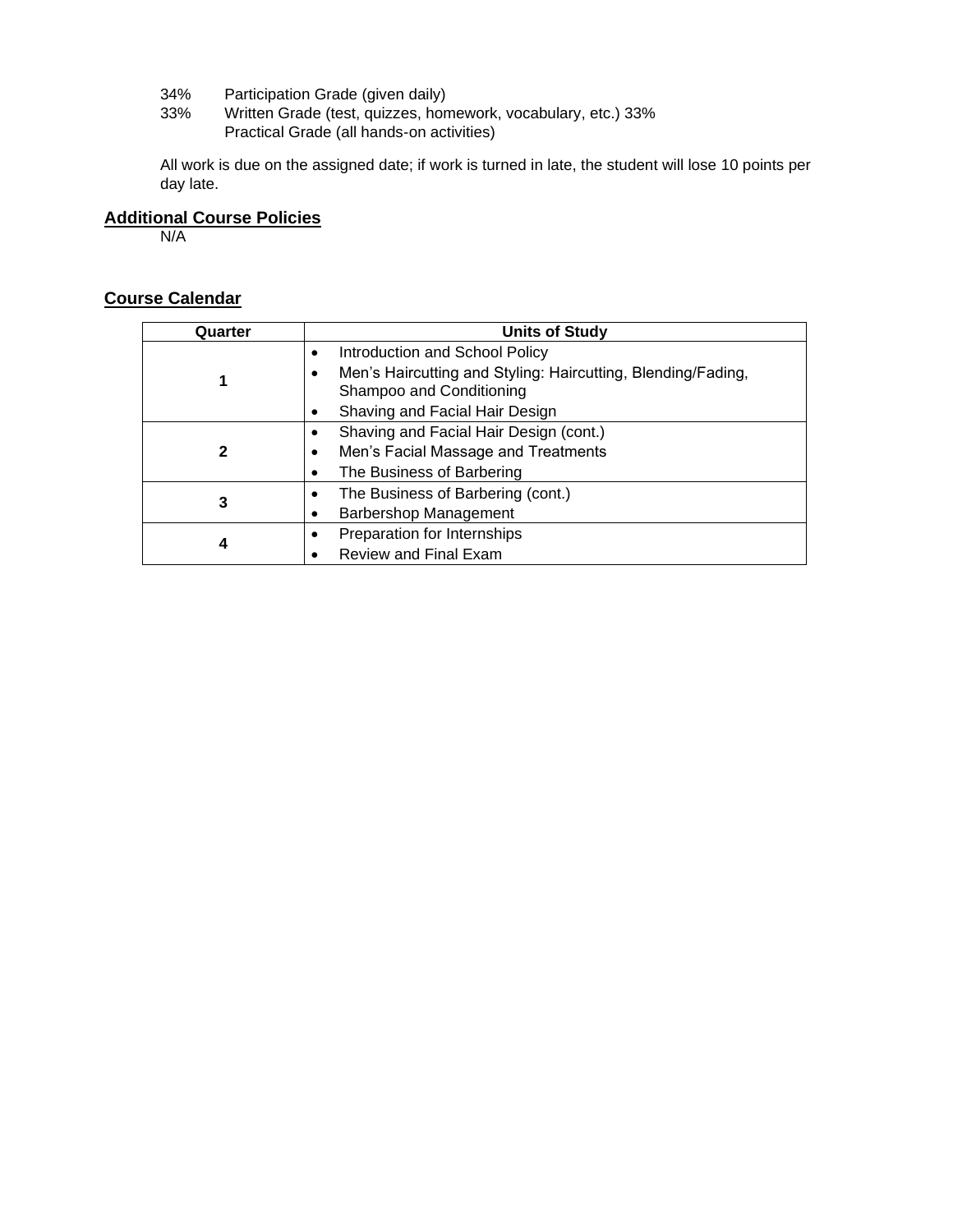# **Syracuse City School District Career and Technical Education Program Scope and Sequence BRB300: Barbering 300**



| <b>Time Frame</b><br><b>Unit of Study</b>                             | <b>Key Questions</b>                                                                                                                                          | <b>Key Learning Targets</b><br>(Students will know and be able to)                                                                                                                                                                           | <b>Assessment</b><br><b>Evidence of Learning</b>                                                                                               | <b>CCTC Standards</b>                                                                                  | <b>NYS Standards</b>                                                       |
|-----------------------------------------------------------------------|---------------------------------------------------------------------------------------------------------------------------------------------------------------|----------------------------------------------------------------------------------------------------------------------------------------------------------------------------------------------------------------------------------------------|------------------------------------------------------------------------------------------------------------------------------------------------|--------------------------------------------------------------------------------------------------------|----------------------------------------------------------------------------|
| Weeks 1-3<br>Introduction and<br><b>School Policy</b>                 | • What is the importance<br>of learning style?<br>• What methods can<br>enhance understanding<br>of new information?                                          | • Assess personal learning style.<br>• Evaluate ways to develop effective<br>study habits.<br>• Explain personal goals for this<br>course.                                                                                                   | • Worksheet: Learning Styles<br>• Written Summary: Personal<br>Learning Style and How It<br>Affects Achievement<br>• Personal Statement: Goals | <b>Career Ready Practices</b><br>CRP 1,2,3,4,5,8,9,10,12<br><b>Cluster Standards</b><br>HU 1,2,3,4,5,6 | <b>ELA</b><br>11-12R4<br>11-12W 1,3,4,5<br>11-12SL 1,2,3,4<br>11-12L 1,2,4 |
|                                                                       | • Why will the choice of<br>this class help students<br>reach their goals?                                                                                    |                                                                                                                                                                                                                                              | for the Course                                                                                                                                 | <b>Pathway Standards</b><br>HU-PC 1,2,3,4,5,6,7                                                        | Literacy<br>11-12RST 2,4,5,6,7<br>11-12WHST 2,4,6,7                        |
| Weeks 4-7<br><b>Men's Haircutting</b><br>and Styling:                 | • Why is cutting men's hair<br>considered an art?<br>• How does the shape of<br>the face dictate the hair                                                     | • Justify the idea that men's haircutting<br>and styling is an art.<br>• Evaluate facial shapes and features<br>to determine an appropriate haircut.                                                                                         | • Worksheets: Styling,<br>Cutting, Blending, and<br>Fading<br>• Presentation: Facial Shapes                                                    | <b>Career Ready Practice</b><br>CRP 1,2,3,4,5,6,7,8,11<br><b>Cluster Standards</b>                     | <b>ELA</b><br>11-12R 2,3,4<br>11-12W 1,2,4,5<br>11-12SL 1,4                |
| • Basic Haircut<br>• Blending/Fading<br>• Shampoo and<br>Conditioning | cut?<br>• What are the techniques<br>for cutting men's hair?<br>• What are the differences                                                                    | • Use fundamental terms used in<br>haircutting.<br>• Demonstrate various cutting<br>techniques.                                                                                                                                              | and Various Haircuts<br>• Vocabulary Practice<br>• Practical Assessment:<br>Haircutting, Shampoo, and                                          | HU 2,3,4<br><b>Pathway Standards</b><br>HU-PC 1,2,3,4,5,6,7                                            | 11-12L 1,2,4,6<br>Literacy<br>11-12RST 2,4,5,6,7<br>11-12WHST 2,4,6,7      |
|                                                                       | between a basic haircut<br>and a blend/fade<br>haircut?<br>• What is the importance<br>of and proper techniques<br>for shampoo and scalp<br>massage services? | • Apply safety precautions used in<br>haircutting and styling.<br>• Demonstrate the difference between<br>a basic cut and a blend/fade cut.<br>• Demonstrate a shampoo service.<br>• Demonstrate scalp massage<br>techniques and treatments. | Massage Techniques<br>$\bullet$ Quiz                                                                                                           |                                                                                                        |                                                                            |
| <b>Weeks 8-12</b>                                                     | • What are the safety<br>precautions and                                                                                                                      | • Demonstrate the safety precautions<br>and sanitation procedures associated                                                                                                                                                                 | • Worksheets<br>• Vocabulary Practice                                                                                                          | <b>Career Ready Practice</b><br>CRP 1,2,3,4,5,6,7,8,11                                                 | <b>ELA</b><br>11-12R 2,3,4,7                                               |
| Shaving and<br><b>Facial Hair Design</b>                              | sanitation procedures<br>associated with straight<br>razor shaving?                                                                                           | with straight razor shaving.<br>• Identify the shaving areas of the face<br>and explain the different shaving                                                                                                                                | • Practical Assessment:<br>Shaving<br>$\bullet$ Quiz                                                                                           | <b>Cluster Standards</b><br><b>HU 3,4</b>                                                              | 11-12W 2,4,8<br>11-12SL 3,5<br>11-12L 1,2,3,4                              |
|                                                                       | • What are the straight<br>razor-holding positions<br>and cutting strokes?<br>• What are the shaving<br>areas of the face?                                    | techniques for each.<br>• Demonstrate a facial shave, neck<br>shave, and mustache and beard trim.                                                                                                                                            |                                                                                                                                                | <b>Pathway Standards</b><br>HU-PC 1,2,4,6                                                              | Literacy<br>11-12RST 2,4,5,6,7<br>11-12WHST 2,4,6,7                        |
| <b>Weeks 13-17</b>                                                    | • What are the benefits of<br>a facial massage and                                                                                                            | • Use facial treatment equipment.<br>• Identify and use products affiliated                                                                                                                                                                  | • Worksheets<br>• Poster Presentation: Skin                                                                                                    | <b>Career Ready Practice</b><br>CRP 1,2,3,4,5,7,8,9,11                                                 | <b>ELA</b><br>11-12R 2,3,4,7                                               |
| <b>Men's Facial</b><br>Massage and<br><b>Treatments</b>               | treatments?<br>• Where are the facial<br>muscles and nerves and                                                                                               | with facial treatments.<br>• Identify different skin types and<br>appropriate facial treatments and                                                                                                                                          | <b>Types and Products</b><br>• Practical Assessment:<br><b>Facial Treatment</b>                                                                | <b>Cluster Standards</b><br><b>HU 3.4</b>                                                              | 11-12W 2,4,7,8<br>11-12SL 3.5<br>11-12L 1,2,3,4,6                          |
|                                                                       | how are they stimulated?<br>• What is massage<br>manipulation?                                                                                                | products.<br>• Explain and demonstrate massage<br>manipulation.                                                                                                                                                                              | • Unit Test: Units 1-4                                                                                                                         | <b>Pathway Standards</b><br>HU-PC 1,2,4,6                                                              | Literacy<br>11-12RST 2,4,5,6,7<br>11-12WHST 2,4,6,7                        |
| <b>Weeks 18-23</b>                                                    | • What are the laws, rules,<br>and regulations in New                                                                                                         |                                                                                                                                                                                                                                              | • Business plan for a<br>barbering business.                                                                                                   | <b>Career Ready Practice</b><br>CRP 1,2,3,4,5,6,7,8,9,11                                               | <b>ELA</b><br>11-12R 2,3,4,7                                               |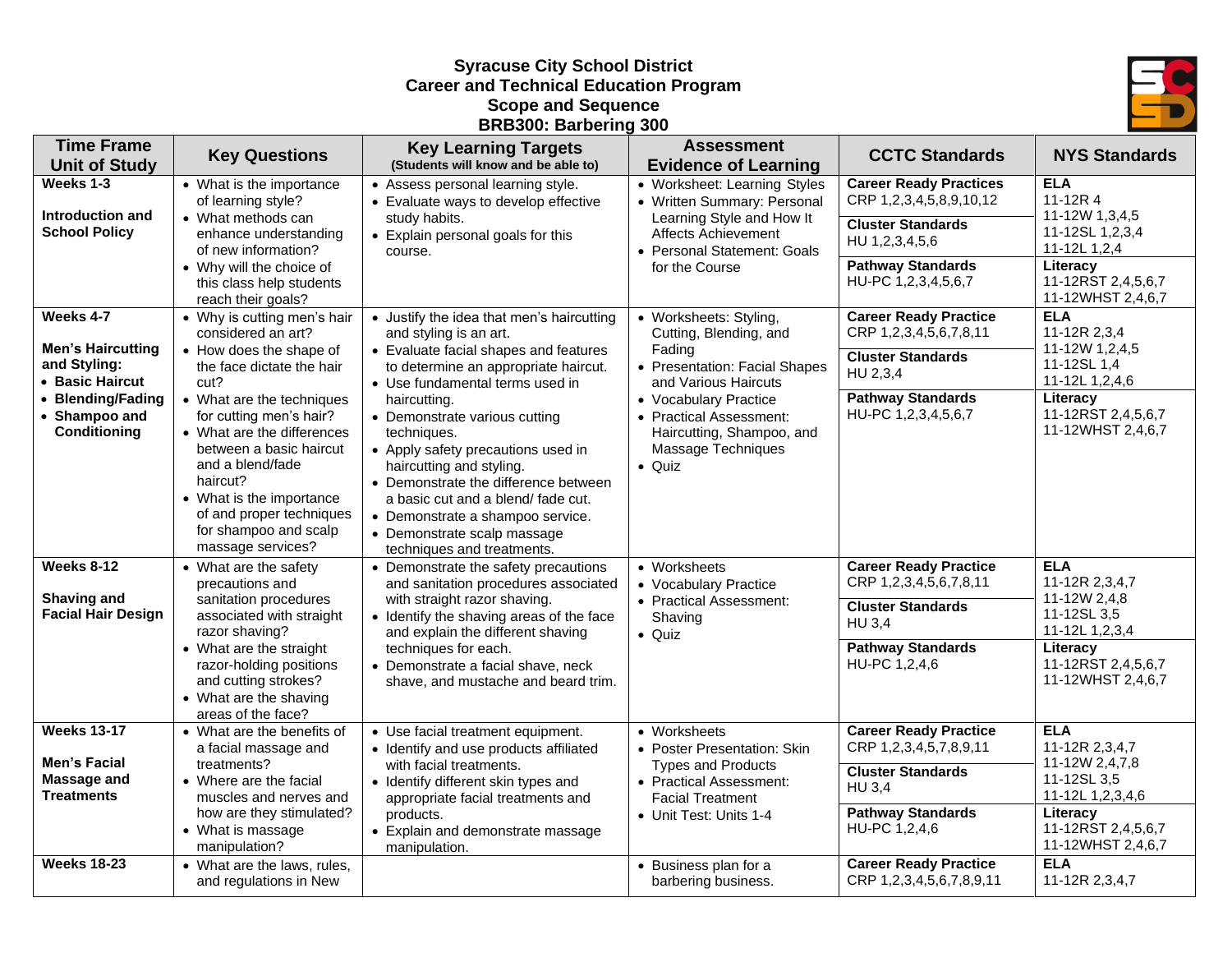| <b>Time Frame</b><br><b>Unit of Study</b>    | <b>Key Questions</b>                                                                                                                                                                                                | <b>Key Learning Targets</b><br>(Students will know and be able to)                                                                                                                                                                | <b>Assessment</b><br><b>Evidence of Learning</b>                                  | <b>CCTC Standards</b>                                       | <b>NYS Standards</b>                                |
|----------------------------------------------|---------------------------------------------------------------------------------------------------------------------------------------------------------------------------------------------------------------------|-----------------------------------------------------------------------------------------------------------------------------------------------------------------------------------------------------------------------------------|-----------------------------------------------------------------------------------|-------------------------------------------------------------|-----------------------------------------------------|
| The Business of<br><b>Barbering</b>          | York State governing<br>barbering businesses?<br>• What is the purpose of a                                                                                                                                         | • Describe the primary purpose the<br>New York State rules and regulations<br>about barbering.                                                                                                                                    |                                                                                   | <b>Cluster Standards</b><br>HU 1,2,3,4,5,6,7                | 11-12W 4,5,8<br>11-12SL 3,4,5<br>11-12L 1,2,3,4,6   |
|                                              | business plan?                                                                                                                                                                                                      | • Describe the information that makes<br>up a successful business plan.<br>• Create a business plan for a<br>barbering business.                                                                                                  |                                                                                   | <b>Pathway Standards</b><br>HU-PC 3,4,5,6,7                 | Literacy<br>11-12RST 2,4,5,6,7<br>11-12WHST 2,4,6,7 |
| <b>Weeks 24-29</b><br><b>Barbershop</b>      | • What does it mean to be<br>self-employed?<br>• What do you need to be                                                                                                                                             | • Summarize the responsibilities<br>associated with business<br>development and ownership.                                                                                                                                        | • Completed Business Plan<br>• Presentation: Completed                            | <b>Career Ready Practices</b><br>CRP 1,2,4,5,8,9,10         | <b>ELA</b><br>11-12R 2,3,4,7<br>11-12W 4,5,6        |
| <b>Management</b>                            | a successful barbershop<br>owner?                                                                                                                                                                                   | • Differentiate between various types of<br>business ownership.                                                                                                                                                                   | Business Plan, Detailed<br>Barbershop Blueprint,<br><b>Marketing Strategy</b>     | <b>Cluster Standards</b><br>HU 1,2,3,5                      | 11-12SL 3,4,5<br>11-12L 1,2,3,4,6                   |
|                                              | • What is the purpose of a<br>business plan?<br>• What are ways to market<br>your business?<br>• How do sales techniques<br>affect business success?                                                                | • Summarize the information that<br>makes up a successful business<br>plan.<br>• Create a business plan.<br>• Evaluate various business marketing<br>strategies.<br>• Demonstrate service and retail<br>product sales techniques. | • Practical Assessment: Sales<br>Techniques                                       | <b>Pathway Standards</b><br>HU-PC 3,4,5,6,7                 | Literacy<br>11-12RST 2,4,5,6,7<br>11-12WHST 2,4,6,7 |
| <b>Weeks 30-35</b><br><b>Preparation for</b> | • What is the purpose of<br>an internship?                                                                                                                                                                          | • Communicate with businesses about<br>internships.                                                                                                                                                                               | • Identification and<br>Communication with                                        | <b>Career Ready Practices</b><br>CRP 2,4,5,7,8,9,10,11      | <b>ELA</b><br>11-12R 2,3,4,7                        |
| Internships                                  | • What types of internships<br>are available?<br>• What are personal                                                                                                                                                | • Explain professionalism and ethics in<br>the workplace.<br>• Explain how various professionals                                                                                                                                  | <b>Businesses for Internships</b><br>• List of Potential Internship<br>Placements | <b>Cluster Standards</b><br>HU 1,2,3,5                      | 11-12W 4,5,8<br>11-12SL 3,4,5,6<br>11-12L 1,2,3,4,6 |
|                                              | characteristics important<br>for a successful job<br>search and employment?<br>• How does an intern<br>convey professionalism<br>in the workplace?<br>• How do professionals<br>work together to solve<br>problems? | work together toward the common<br>goal of solving problems.                                                                                                                                                                      |                                                                                   | <b>Pathway Standards</b><br>HU-PC <sub>6</sub>              | Literacy<br>11-12RST 2,4,5,6,7<br>11-12WHST 2,4,6,7 |
| <b>Weeks 36-40</b>                           | • What are the key<br>concepts and skills to                                                                                                                                                                        | • Demonstrate the knowledge and<br>skills learned throughout the year.                                                                                                                                                            | • Final Exam                                                                      | <b>Career Ready Practice</b><br>CRP 1,2,3,4,5,6,7,8,9,10,11 | <b>ELA</b><br>11-12R 2,3,4                          |
| <b>Review and Final</b><br>Exam              | know for the final exam?                                                                                                                                                                                            |                                                                                                                                                                                                                                   |                                                                                   | <b>Cluster Standards</b><br>HU 1,2,3,4,5,6,7                | 11-12W 1,2,4,5<br>11-12SL 1,4<br>11-12L 1,2,4,6     |
|                                              |                                                                                                                                                                                                                     |                                                                                                                                                                                                                                   |                                                                                   | <b>Pathway Standards</b><br>HU-PC 1,2,3,4,5,6,7             | Literacy<br>11-12RST 2,4,5,6,7<br>11-12WHST 2,4,6,7 |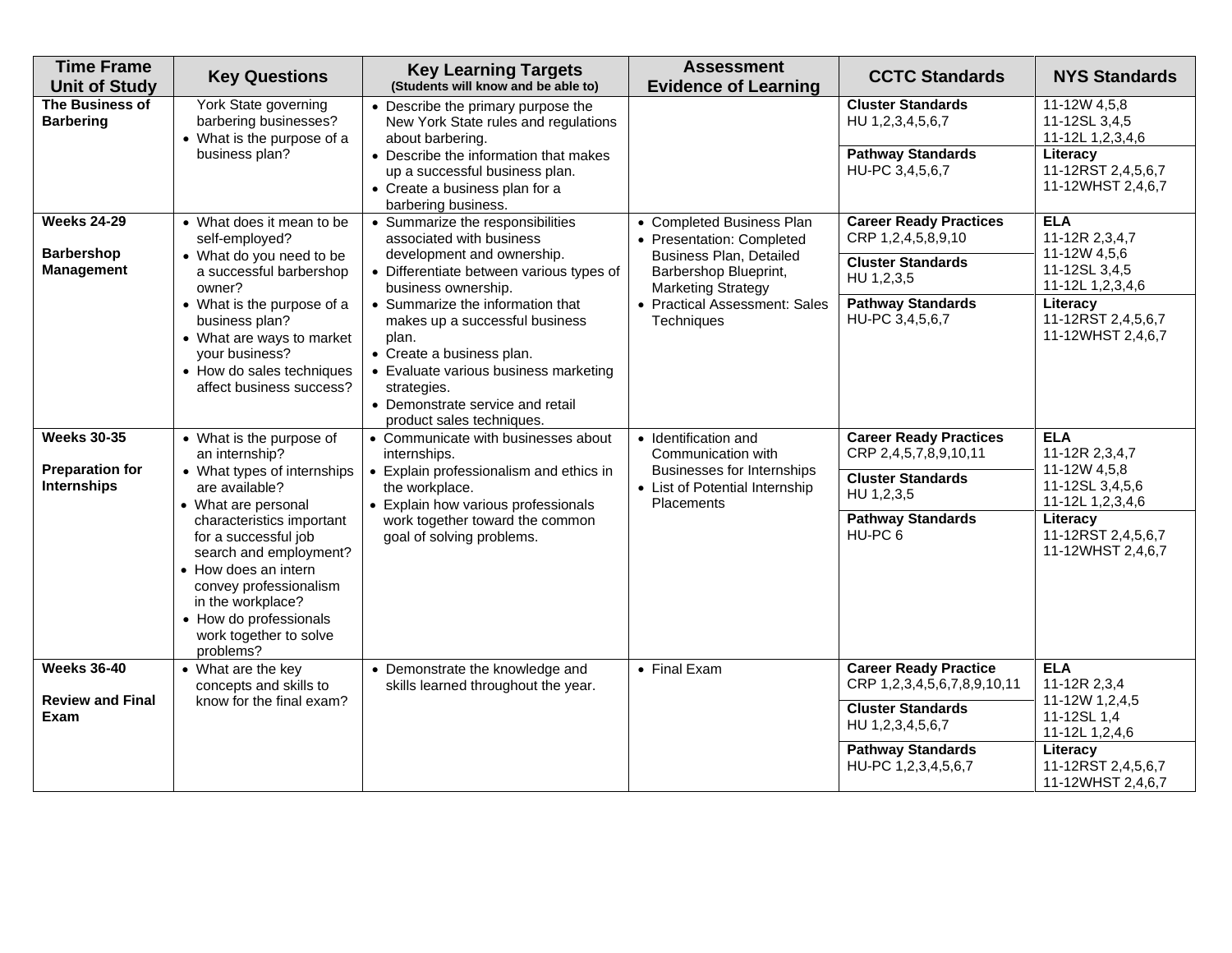# **Syracuse City School District Career and Technical Education Program Course Syllabus BRB400: Barbering 400**



# **Program Overview**

The Barbering program is designed to provide competency-based knowledge, theory and hands-on fundamentals associated with the barber industry. The program provides both simulated and authentic environments that enable students to develop technical skills. Course work includes instruction in all phases of professional barbering: history, sanitation and safety, hair design, related sciences, and business principles. This program prepares students to take the New York State Examination required for licensing.

# **Course Description**

Barbering 400 will continue to build on students' barbering skills from Barbering 100, 200, and 300. Students will work to build the knowledge and skills which will prepare them for both the New York State Licensing Examination and industry employment. Topics include Men's Haircutting and Styling, face shaving and facial hair design, facial massage and treatment, the business of barbering, and barbershop management, with a heavy emphasis and developing student's technical skills. Students will also prepare for and participate in internship placements in local businesses. Various hands-on activities as well as textbook-based work, lectures and group discussions will reinforce students' learning. Throughout the course students will obtain hours which can be used towards New York State licensing requirements. Students will have the opportunity to take the New York State Licensing Examination and obtain their barbering license.

#### **Work-Based Learning**

Students will be connected with working professionals in the barbering industry through Career Coaching, field trips and job shadowing which could lead to further opportunities for direct job training and real-world experience. Students will create and maintain a portfolio of their work-based learning experiences throughout the program to document the development of their skills.

# **Pre-Requisites**

BRB100: Barbering 100, BRB200: Barbering 200, and BRB300: Barbering 300

#### **Course Objectives**

- 10.Students will gain an understanding of the field of barbering and what physical and technical qualifications are needed to be a successful barber.
- 11.Students will develop necessary skills such as time management, communication, and professionalism.
- 12.Students will develop eye-hand coordination and fine motor skills through hands-on activities.
- 13.Students participate in an internship in a local business.

#### **Integrated Academics**

N/A

#### **Equipment and Supplies**

- **• School will provide:** Barbering textbook and Barbering 300 kit that students will use for the entire course. The kit is to be returned complete. Students will be held responsible for any missing items. A list of supplies will be included in the kit. Approximate cost to replace the kit is \$100.
- **• Student will provide:** A closed toed rubber shoe worn for safety while working in the barbershop/lab

# **Textbook**

Milady. *Milady Standard Professional Barbering, Fifth Edition.* Clifton Park, NY: Cengage, 2011.

#### **Grading**

- 34% Participation Grade (given daily)
- 33% Written Grade (test, quizzes, homework, vocabulary, etc.) 33% Practical Grade (all hands-on activities)

All work is due on the assigned date; if work is turned in late, the student will lose 10 points per day late.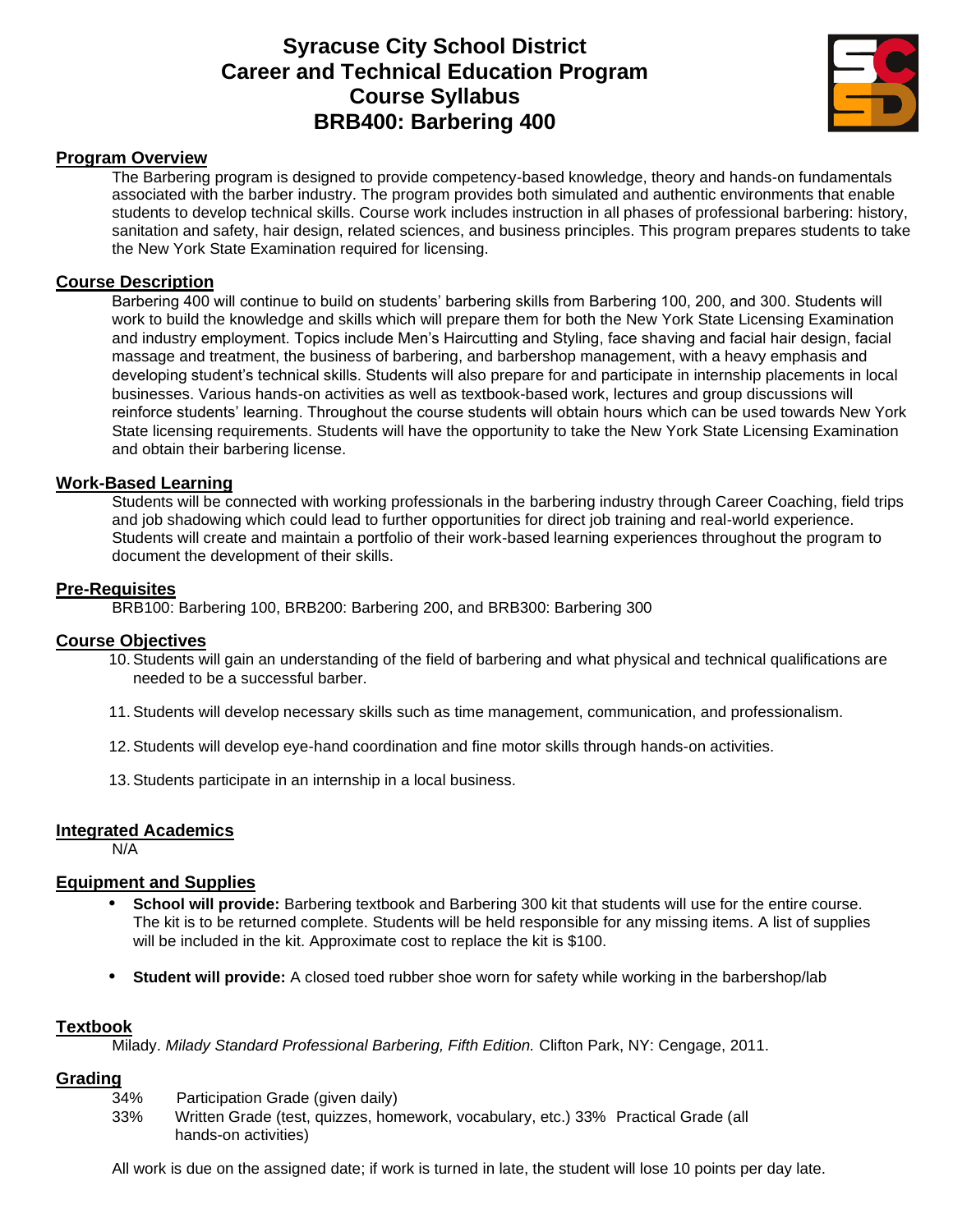# **Additional Course Policies** N/A **Course Calendar**

| Quarter | <b>Units of Study</b>                                        |
|---------|--------------------------------------------------------------|
|         | Introduction and School Policy                               |
|         | Men's Haircutting and Styling: Haircutting, Blending/Fading, |
|         | Shampoo and Conditioning (Ongoing throughout year)           |
|         | Shaving and Facial Hair Design (Ongoing throughout year)     |
| 2       | <b>Barbershop Management</b>                                 |
|         | The Business of Barbering                                    |
|         | Preparation for Internships                                  |
|         | Internships                                                  |
|         | Job Search                                                   |
|         | Internships                                                  |
| 4       | Job Search                                                   |
|         | New York State Licensing Exam                                |
|         | Review and Final Exam                                        |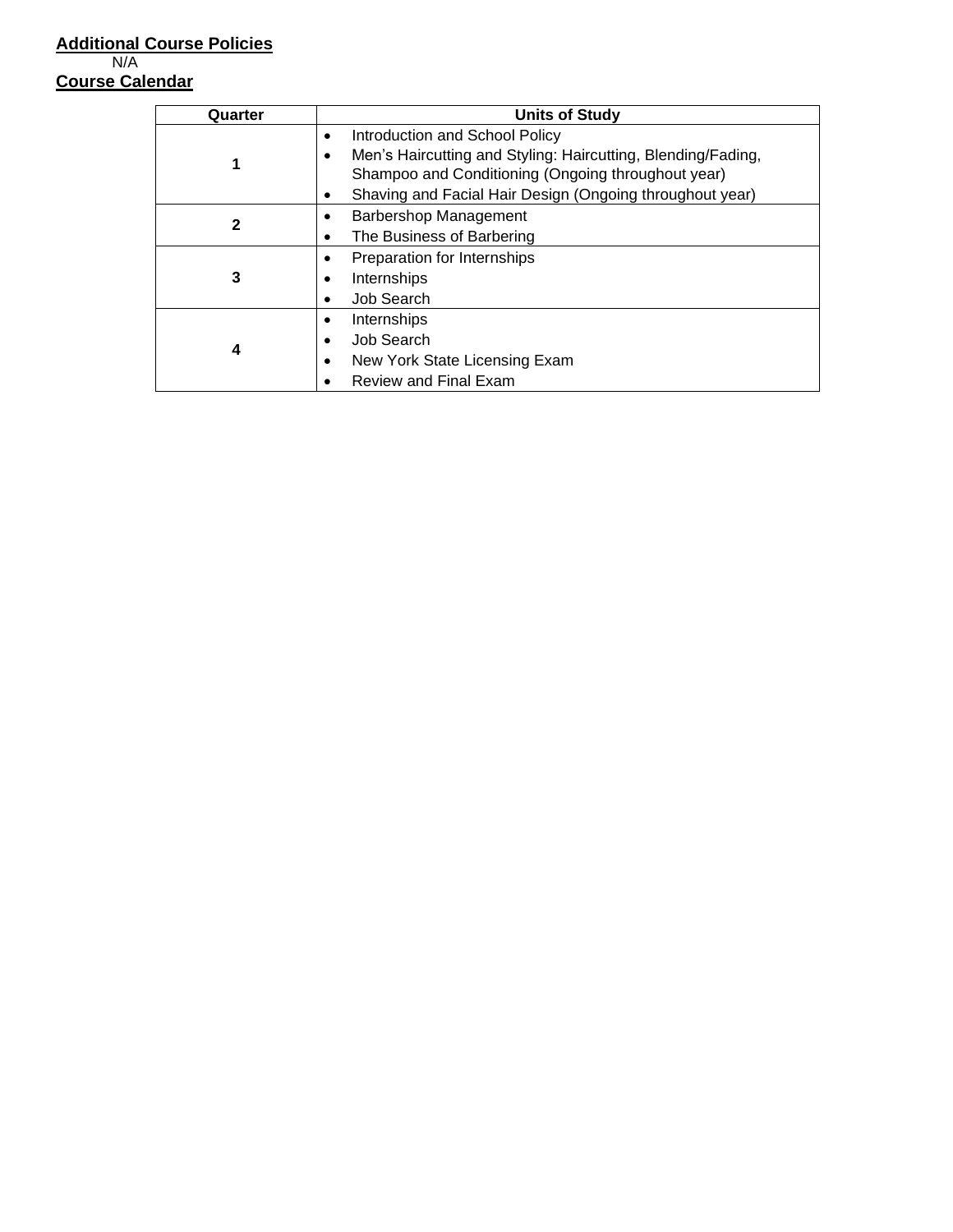# **Syracuse City School District Career and Technical Education Program Scope and Sequence BRB400: Barbering 400**



| <b>Time Frame</b><br><b>Unit of Study</b>                                                                                                                                                                      | <b>Key Questions</b>                                                                                                                                                                                                                                                                                                                                                                                                                     | <b>Key Learning Targets</b><br>(Students will know and be able to)                                                                                                                                                                                                                                                                                                                                                                                                                                                                                         | <b>Assessment</b><br><b>Evidence of Learning</b>                                                                                                                                                                                         | <b>CCTC Standards</b>                                                                                                                                     | <b>NYS Standards</b>                                                                                                                 |
|----------------------------------------------------------------------------------------------------------------------------------------------------------------------------------------------------------------|------------------------------------------------------------------------------------------------------------------------------------------------------------------------------------------------------------------------------------------------------------------------------------------------------------------------------------------------------------------------------------------------------------------------------------------|------------------------------------------------------------------------------------------------------------------------------------------------------------------------------------------------------------------------------------------------------------------------------------------------------------------------------------------------------------------------------------------------------------------------------------------------------------------------------------------------------------------------------------------------------------|------------------------------------------------------------------------------------------------------------------------------------------------------------------------------------------------------------------------------------------|-----------------------------------------------------------------------------------------------------------------------------------------------------------|--------------------------------------------------------------------------------------------------------------------------------------|
| Weeks 1-3<br>Introduction and<br><b>School Policy</b>                                                                                                                                                          | • What is the importance of<br>learning style?<br>• What methods can<br>enhance understanding of<br>new information?<br>• Why will the choice of this<br>class help students reach<br>their goals?                                                                                                                                                                                                                                       | • Assess personal learning style.<br>• Evaluate ways to develop effective<br>study habits.<br>• Explain personal goals for this<br>course.                                                                                                                                                                                                                                                                                                                                                                                                                 | • Worksheet: Learning Styles<br>• Written Summary: Personal<br>Learning Style and How It<br>Affects Achievement<br>• Personal Statement: Goals<br>for the Course                                                                         | <b>Career Ready Practices</b><br>CRP 1,2,3,4,5,8,9,10,12<br><b>Cluster Standards</b><br>HU 1,2,3,4,5,6<br><b>Pathway Standards</b><br>HU-PC 1,2,3,4,5,6,7 | <b>ELA</b><br>11-12R4<br>11-12W 1,3,4,5<br>11-12SL 1,2,3,4<br>11-12L 1,2,4<br>Literacy<br>11-12RST 2,4,5,6,7<br>11-12WHST 2,4,6,7    |
| Weeks 4-40<br><b>Men's Haircutting</b><br>and Styling:<br>• Basic Haircut<br>• Blending/Fading<br>(Practice and<br>Refinement of<br><b>Skills Ongoing</b><br><b>Throughout the</b><br>Year)                    | • Why is cutting men's hair<br>considered an art?<br>• How does the shape of<br>the face dictate the hair<br>cut?<br>• What are the techniques<br>for cutting men's hair?<br>• What are the differences<br>between a basic haircut<br>and a blend/fade haircut?                                                                                                                                                                          | • Justify the idea that men's<br>haircutting and styling is an art.<br>• Evaluate facial shapes and features<br>to determine an appropriate haircut.<br>• Use fundamental terms used in<br>haircutting.<br>• Demonstrate various cutting<br>techniques.<br>• Apply safety precautions used in<br>haircutting and styling.<br>• Demonstrate the difference between<br>a basic cut and a blend/fade cut.                                                                                                                                                     | • Worksheets: Styling,<br>Cutting, Blending, and<br>Fading<br>• Presentation: Facial Shapes<br>and Various Haircuts<br>• Vocabulary Practice<br>• Practical Assessments:<br>Haircutting, Shampoo, and<br>Massage Techniques<br>• Quizzes | <b>Career Ready Practice</b><br>CRP 1,2,3,4,5,6,7,8,11<br><b>Cluster Standards</b><br>HU 2,3,4<br><b>Pathway Standards</b><br>HU-PC 1,2,3,4,5,6,7         | <b>ELA</b><br>11-12R 2,3,4<br>11-12W 1,2,4,5<br>11-12SL 1,4<br>11-12L 1,2,4,6<br>Literacy<br>11-12RST 2,4,5,6,7<br>11-12WHST 2,4,6,7 |
| Weeks 4-40<br>Shaving and<br><b>Facial Hair Design</b><br>Men's Facial<br><b>Massage and</b><br><b>Treatments</b><br>(Practice and<br><b>Refinement of</b><br><b>Skills Ongoing</b><br>Throughout the<br>Year) | • What are the safety<br>precautions and sanitation<br>procedures associated<br>with straight razor<br>shaving?<br>• What are the straight<br>razor-holding positions<br>and cutting strokes?<br>• What are the shaving<br>areas of the face?<br>• What are the benefits of a<br>facial massage and<br>treatments?<br>• Where are the facial<br>muscles and nerves and<br>how are they stimulated?<br>• What is massage<br>manipulation? | • Demonstrate safety precautions and<br>sanitation procedures associated<br>with straight razor shaving.<br>• Identify the shaving areas of the<br>face and explain the different<br>shaving techniques for each.<br>• Demonstrate a facial shave, neck<br>shave, and mustache and beard<br>trim.<br>• Use facial treatment equipment.<br>• Identify and use products affiliated<br>with facial treatments.<br>• Identify different skin types and<br>appropriate facial treatments and<br>products.<br>• Explain and demonstrate massage<br>manipulation. | • Worksheets<br>• Vocabulary Practice<br>• Practical Assessments:<br>Shaving, Facial Treatment<br>• Quizzes                                                                                                                              | <b>Career Ready Practice</b><br>CRP 1,2,3,4,5,6,7,8,11<br><b>Cluster Standards</b><br><b>HU 3,4</b><br><b>Pathway Standards</b><br>HU-PC 1,2,4,6          | <b>ELA</b><br>11-12R 2,3,4,7<br>11-12W 2,4,8<br>11-12SL 3.5<br>11-12L 1,2,3,4<br>Literacy<br>11-12RST 2,4,5,6,7<br>11-12WHST 2,4,6,7 |
| <b>Weeks 10-14</b><br><b>Barbershop</b><br>Management                                                                                                                                                          | • What does it mean to be<br>self-employed?<br>• What do you need to be a<br>successful barbershop<br>owner?<br>• What is the purpose of a<br>business plan?                                                                                                                                                                                                                                                                             | • Summarize the responsibilities<br>associated with business<br>development and ownership.<br>• Differentiate between various types<br>of business ownership.                                                                                                                                                                                                                                                                                                                                                                                              | • Completed Business Plan<br>• Presentation: Completed<br><b>Business Plan, Detailed</b><br>Barbershop Blueprint,<br><b>Marketing Strategy</b><br>• Practical Assessment: Sales<br>Techniques                                            | <b>Career Ready Practices</b><br>CRP 1,2,4,5,8,9,10<br><b>Cluster Standards</b><br>HU 1,2,3,5<br><b>Pathway Standards</b><br>HU-PC 3,4,5,6,7              | <b>ELA</b><br>11-12R 2,3,4,7<br>11-12W 4.5.6<br>11-12SL 3,4,5<br>11-12L 1,2,3,4,6<br>Literacy<br>11-12RST 2,4,5,6,7                  |